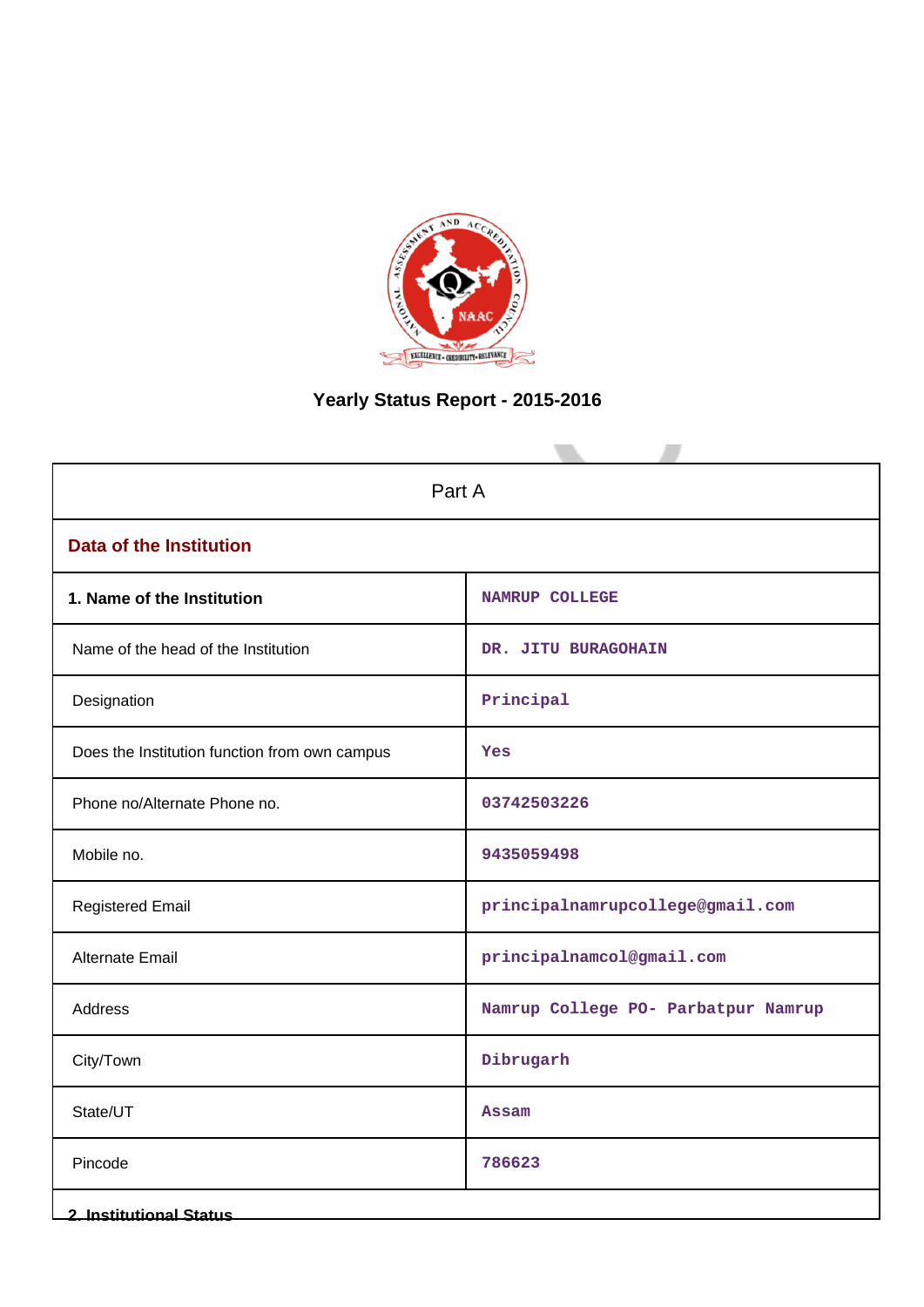| Affiliated / Constituent                                 | Affiliated                                                           |
|----------------------------------------------------------|----------------------------------------------------------------------|
| Type of Institution                                      | Co-education                                                         |
| Location                                                 | Rural                                                                |
| <b>Financial Status</b>                                  | Self financed and grant-in-aid                                       |
| Name of the IQAC co-ordinator/Director                   | DR. DURGA PRASAD GOGOI                                               |
| Phone no/Alternate Phone no.                             | 03742503226                                                          |
| Mobile no.                                               | 9401708606                                                           |
| <b>Registered Email</b>                                  | principalnamrupcollege@gmail.com                                     |
| <b>Alternate Email</b>                                   | principalnamcol@gmail.com                                            |
| 3. Website Address                                       |                                                                      |
| Web-link of the AQAR: (Previous Academic Year)           | https://namrupcollege.edu.in/uploads<br>/files/AOAR%202014-15(2).pdf |
| 4. Whether Academic Calendar prepared during<br>the year | Yes                                                                  |

if yes,whether it is uploaded in the institutional website:

# **5. Accrediation Details**

| Cycle | Grade | <b>CGPA</b> | Year of      | Validity          |                   |
|-------|-------|-------------|--------------|-------------------|-------------------|
|       |       |             | Accrediation | Period From       | Period To         |
|       | в     | 2.27        | 2011         | $30 - Nov - 2011$ | $29 - Nov - 2016$ |

**6. Date of Establishment of IQAC 25-Feb-2004**

[https://namrupcollege.edu.in/uploads/fi](https://namrupcollege.edu.in/uploads/files/Academic%20Calender%202015-16.pdf) [les/Academic%20Calender%202015-16.pdf](https://namrupcollege.edu.in/uploads/files/Academic%20Calender%202015-16.pdf)

# **7. Internal Quality Assurance System**

| Quality initiatives by IQAC during the year for promoting quality culture                                      |                   |    |  |  |
|----------------------------------------------------------------------------------------------------------------|-------------------|----|--|--|
| Number of participants/ beneficiaries<br>Item / Title of the quality initiative by<br>Date & Duration<br>IQAC. |                   |    |  |  |
| 1. Students Workshop on<br>Basic laboratory<br>techniques of                                                   | $24 - Sep - 2015$ | 35 |  |  |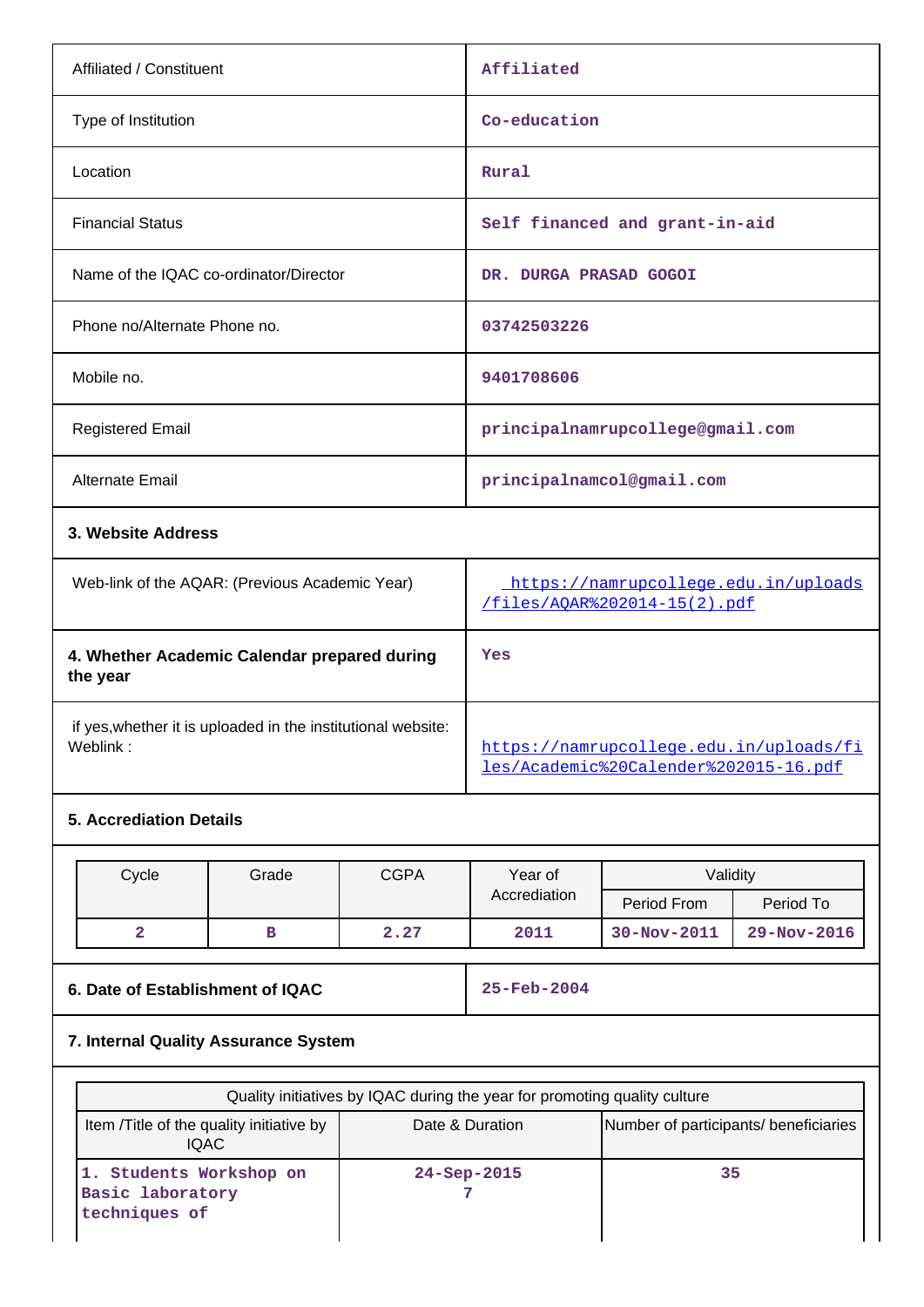| View File                                                                                |                   |    |  |  |
|------------------------------------------------------------------------------------------|-------------------|----|--|--|
| <b>IQAC Meeting</b><br>3.                                                                | $17 - Sep - 2015$ | 14 |  |  |
| 2. Uploading of college<br>data to the management<br>Information system( MIS)<br>of MHRD | 5                 |    |  |  |
| Biotechnology & Biology                                                                  |                   |    |  |  |

# **8. Provide the list of funds by Central/ State Government- UGC/CSIR/DST/DBT/ICMR/TEQIP/World Bank/CPE of UGC etc.**

| Institution/Departmen<br>t/Faculty | Scheme                                                                                                      | <b>Funding Agency</b> | Year of award with<br>duration | Amount  |  |
|------------------------------------|-------------------------------------------------------------------------------------------------------------|-----------------------|--------------------------------|---------|--|
| Namrup College                     | Epoch Making<br>Social Thinkers<br>of India under<br>the scheme<br>Gandhian and<br>Ambedkar Study<br>Centre | <b>UGC</b>            | 2015<br>365                    | 600000  |  |
| Namrup College                     | Seminar                                                                                                     | <b>UGC</b>            | 2016<br>$\mathbf{z}$           | 120000  |  |
| Jayanta<br>Hazarika                | Salary for<br>substitute<br>Teachers                                                                        | <b>UGC</b>            | 2015<br>90                     | 142416  |  |
| Namrup CollegeE<br>stablishment of | Biotech Hub                                                                                                 | <b>DBT</b>            | 2016<br>365                    | 493000  |  |
| Namrup College                     | <b>GDA</b>                                                                                                  | <b>UGC</b>            | 2016<br>365                    | 1868000 |  |
| No Files Uploaded !!!              |                                                                                                             |                       |                                |         |  |

| 9. Whether composition of IQAC as per latest<br><b>NAAC</b> guidelines:                                            | Yes              |
|--------------------------------------------------------------------------------------------------------------------|------------------|
| Upload latest notification of formation of IQAC                                                                    | <u>View File</u> |
| 10. Number of IQAC meetings held during the<br>year :                                                              | 2                |
| The minutes of IQAC meeting and compliances to the<br>decisions have been uploaded on the institutional<br>website | Yes              |
| Upload the minutes of meeting and action taken report                                                              | View File        |
| 11. Whether IQAC received funding from any of<br>the funding agency to support its activities<br>during the year?  | <b>No</b>        |

T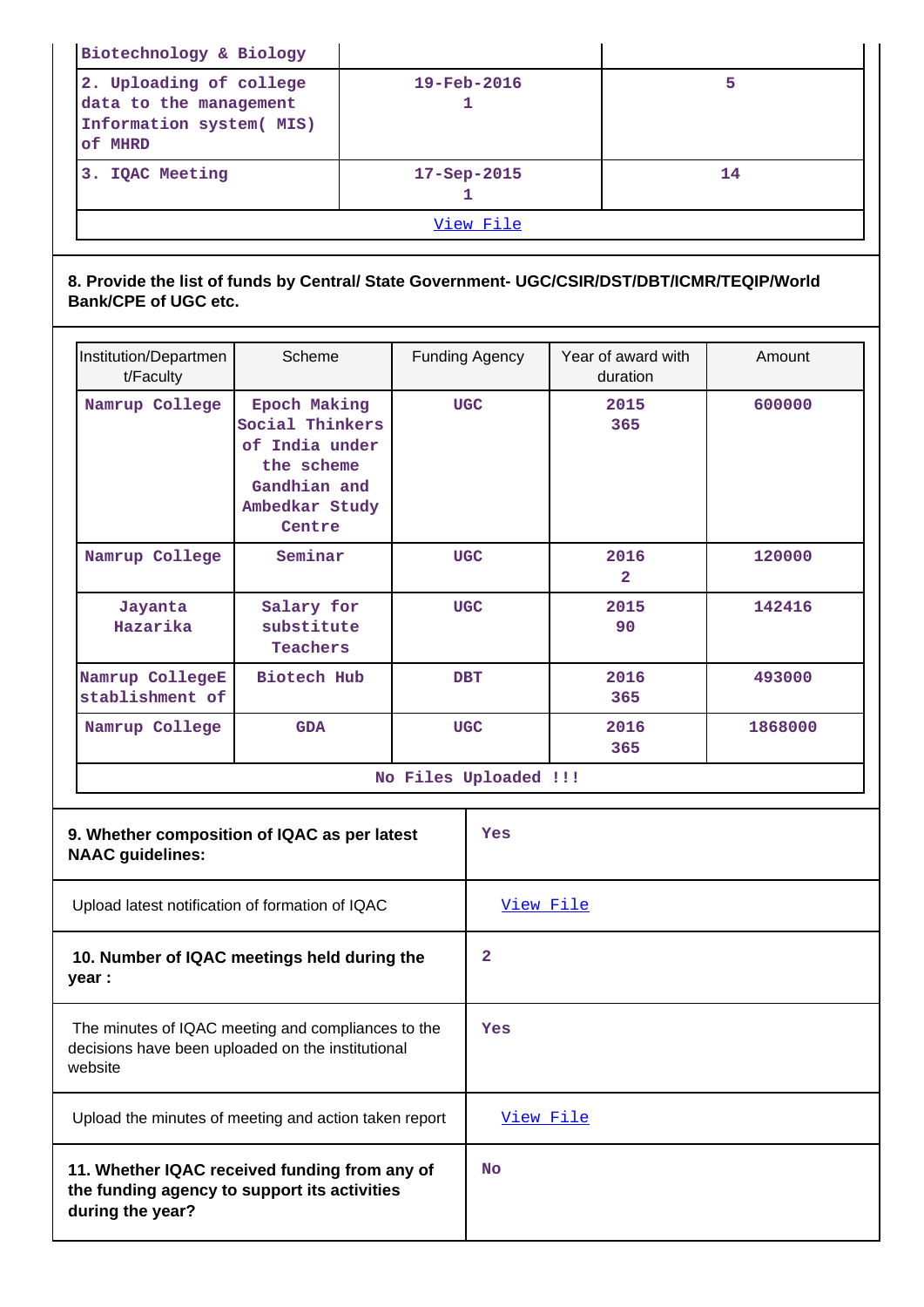**12. Significant contributions made by IQAC during the current year(maximum five bullets)**

**1. UGC sponsored certificate courses on Gandhian and Ambedkar philosophy**

**2. Inspiring the College Teachers for ensuing research activities**

### **No Files Uploaded !!!**

**13. Plan of action chalked out by the IQAC in the beginning of the academic year towards Quality Enhancement and outcome achieved by the end of the academic year**

| Plan of Action                                                                        | Achivements/Outcomes                                                                                                                                                                                                                                                                                                                                                                                                                                                                                                                                               |
|---------------------------------------------------------------------------------------|--------------------------------------------------------------------------------------------------------------------------------------------------------------------------------------------------------------------------------------------------------------------------------------------------------------------------------------------------------------------------------------------------------------------------------------------------------------------------------------------------------------------------------------------------------------------|
| 1. Made provision of UGC sponsored<br>courses                                         | 1. Different certificate courses were<br>introduced and continued with an<br>objective to facilitate the students<br>about different fields apart from their<br>regular syllabus of their curriculum.<br>Under the UGC scheme of Community<br>College, certificate courses on Tea<br>Plantation Management and Office<br>Automation Eservices were provided for<br>the college students and the local<br>youths. Certificate courses on Spoken<br>English by the Dept. of English and<br>certificate course on Herbal Medicine<br>by Dept. of Botany were carried. |
| 2. Implementation of Philosophical and<br>Value education to the student<br>community | 2. The college has two study centre<br>sponsored by UGC, viz., Gandhian Study<br>Centre and Ambedkar Study Centre. By<br>taking into account the relevance of<br>the philosophy and ideology of these<br>two great Indian thinker students were<br>provided certificate courses on<br>Gandhian and Ambedkar Philosophy. 50<br>students were enrolled in the 6 month<br>certificate course on Gandhian<br>Philosophy and 18 students were<br>enrolled in the 6 month Certificate<br>course on Ambedkar Philosophy.                                                  |
| 3. Motivating teachers to adopt research<br>atmosphere                                | 3. The teaching faculties of different<br>departments were encouraged to present<br>papers in different seminars &<br>conferences and also to publish their<br>research articles in journals. 6 nos<br>teachers have presented seminar papers<br>in National seminars and 1 no teacher<br>presented papers in international<br>conference at University of Jyvaskyla,<br>Finland. 8 nos teachers also published<br>their research                                                                                                                                  |
| 4. To encourage students for project<br>based studies                                 | 4. The project work for students has<br>been operated by some departments of                                                                                                                                                                                                                                                                                                                                                                                                                                                                                       |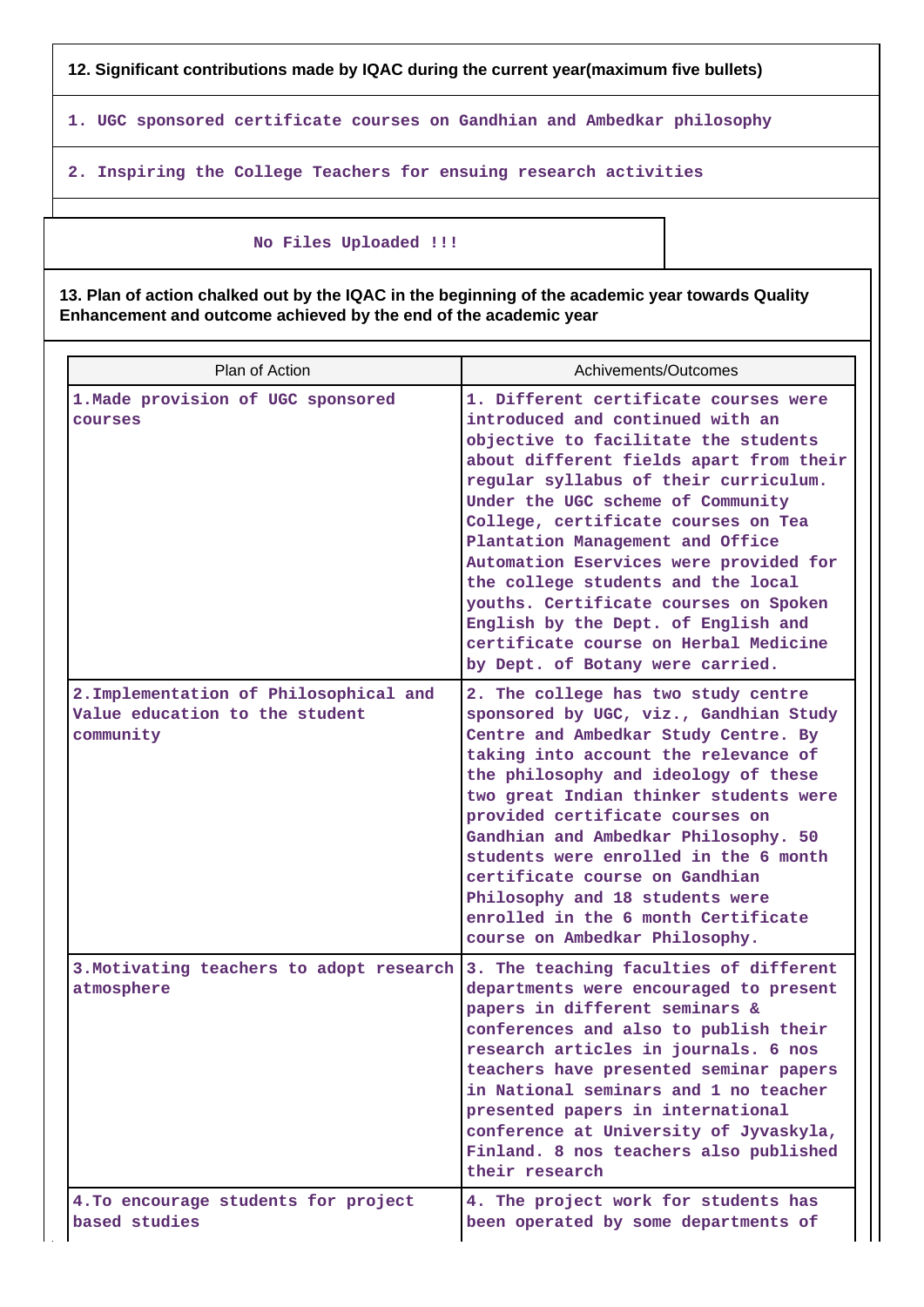|                                                                                                                      | the college. The departments of<br>Zoology, Botany and Education engage<br>the students in project work.                                                                                                                                                                                                                                                                                                                                                                                                                                                                                                                                                                                                                                                                                                                                                                                                                                                                                                                                                                                                                                                     |
|----------------------------------------------------------------------------------------------------------------------|--------------------------------------------------------------------------------------------------------------------------------------------------------------------------------------------------------------------------------------------------------------------------------------------------------------------------------------------------------------------------------------------------------------------------------------------------------------------------------------------------------------------------------------------------------------------------------------------------------------------------------------------------------------------------------------------------------------------------------------------------------------------------------------------------------------------------------------------------------------------------------------------------------------------------------------------------------------------------------------------------------------------------------------------------------------------------------------------------------------------------------------------------------------|
| 5. To conduct National Seminar                                                                                       | 5. Initiatives have been made to<br>conduct UGC sponsored National Seminar<br>on Biological Research in NE India                                                                                                                                                                                                                                                                                                                                                                                                                                                                                                                                                                                                                                                                                                                                                                                                                                                                                                                                                                                                                                             |
|                                                                                                                      | No Files Uploaded !!!                                                                                                                                                                                                                                                                                                                                                                                                                                                                                                                                                                                                                                                                                                                                                                                                                                                                                                                                                                                                                                                                                                                                        |
| 14. Whether AQAR was placed before statutory<br>body?                                                                | <b>No</b>                                                                                                                                                                                                                                                                                                                                                                                                                                                                                                                                                                                                                                                                                                                                                                                                                                                                                                                                                                                                                                                                                                                                                    |
| 15. Whether NAAC/or any other accredited<br>body(s) visited IQAC or interacted with it to<br>assess the functioning? | <b>No</b>                                                                                                                                                                                                                                                                                                                                                                                                                                                                                                                                                                                                                                                                                                                                                                                                                                                                                                                                                                                                                                                                                                                                                    |
| 16. Whether institutional data submitted to<br>AISHE:                                                                | Yes                                                                                                                                                                                                                                                                                                                                                                                                                                                                                                                                                                                                                                                                                                                                                                                                                                                                                                                                                                                                                                                                                                                                                          |
| Year of Submission                                                                                                   | 2016                                                                                                                                                                                                                                                                                                                                                                                                                                                                                                                                                                                                                                                                                                                                                                                                                                                                                                                                                                                                                                                                                                                                                         |
| Date of Submission                                                                                                   | $19 - \text{Feb} - 2016$                                                                                                                                                                                                                                                                                                                                                                                                                                                                                                                                                                                                                                                                                                                                                                                                                                                                                                                                                                                                                                                                                                                                     |
| 17. Does the Institution have Management<br><b>Information System?</b>                                               | Yes                                                                                                                                                                                                                                                                                                                                                                                                                                                                                                                                                                                                                                                                                                                                                                                                                                                                                                                                                                                                                                                                                                                                                          |
| If yes, give a brief descripiton and a list of modules<br>currently operational (maximum 500 words)                  | To maintain a healthy relationship of<br>the students and their guardians with<br>Namrup College, the college has a very<br>informative prospectus from where they<br>could access information about the<br>college and various courses offered by<br>the college along with fee structure of<br>each course. Namrup College has a well<br>maintained websites which provide<br>updated information at anytime about<br>the college. The college is also<br>equipped with an Electronic Notice<br>Board which displayed various<br>information related to the students and<br>the college. Namrup College also has a<br>public addressing system which is used<br>for different purposes like different<br>meetings alongside cultural activities,<br>seminars, competitions etc. Teacher<br>attendance was recorded with the help<br>of teacher's attendance sheet as well<br>as biometric system and this is<br>maintained by the Administrative branch<br>of the college. Moreover, teachers<br>themselves also maintained their<br>records of class and topic taught etc.<br>by using academic diaries present at<br>their department. Various important |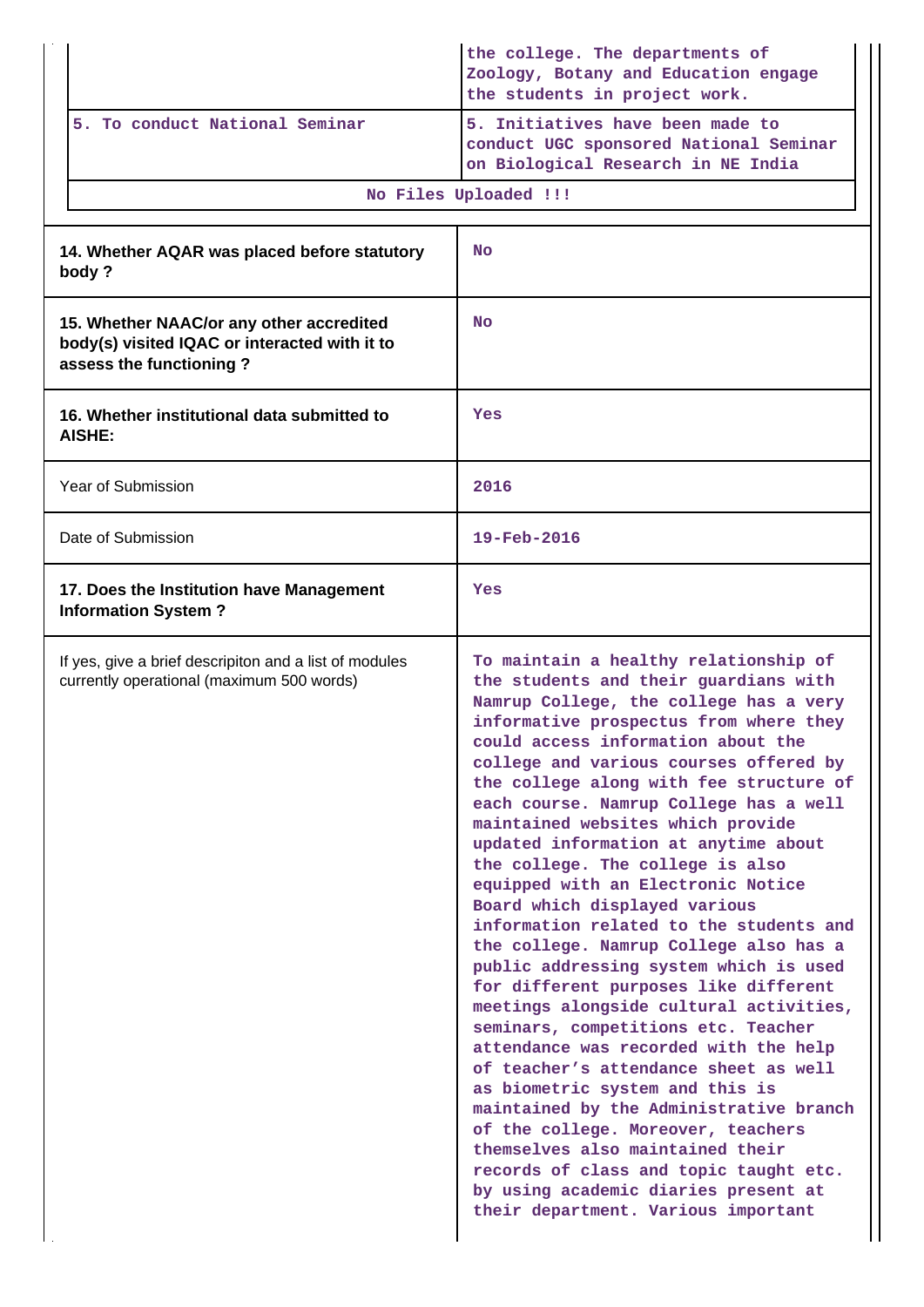**records related to students viz. student enrolment, admission of students and all examination related documents were maintained manually as well as digitally in computer database by the office of the college. At the department level, various records like student attendance, class routine, course plan, internal assessment and departmental activities (seminar, awareness program, field study etc.) were documented manually but some of the records like internal assessment were also shared with the administrative branch of the college. Records of student activities especially extra curricular activities were maintained in printed format in the college magazine. To maintain leave of teaching and non teaching staff properly, administrative branch of the college maintained proper leave application so that the staff could easily assessed their available leaves. Management Information System (Partial) 20152016: The College has Management Information System (Partial) which are as follows: • College prospectus • College website • Electronic Notice Board • Public Addressing System • Recording of Teacher's attendance by teacher attendance sheet and punching machine • Teacher's academic diaries • Record of students enrolment, admission, examination related documents**

# **Part B**

# **CRITERION I – CURRICULAR ASPECTS**

### **1.1 – Curriculum Planning and Implementation**

 1.1.1 – Institution has the mechanism for well planned curriculum delivery and documentation. Explain in 500 words

 **Since this college is affiliated to Dibrugarh University, the revision and up gradation of the syllabus is done by the university. But the college has a mechanism for effective, documented curriculum delivery. At the beginning of each academic year every department in general and individual faculty member in particular provides the teaching plan to the students through displaying at the departmental and general notice board. These course plans are prepared, so that students are able to measure with a degree of clarity, what portion of the curriculum will be delivered at the stipulated time frame of the academic session. Regarding imparting education to the students, the college faculty provides knowledge through traditional lecture method by using blackboard, and seminar. Besides these, some faculty also uses ICT based tools like over head projector and power point presentation. At the time of commencing each academic session, students were motivated and encouraged to pursue education in a**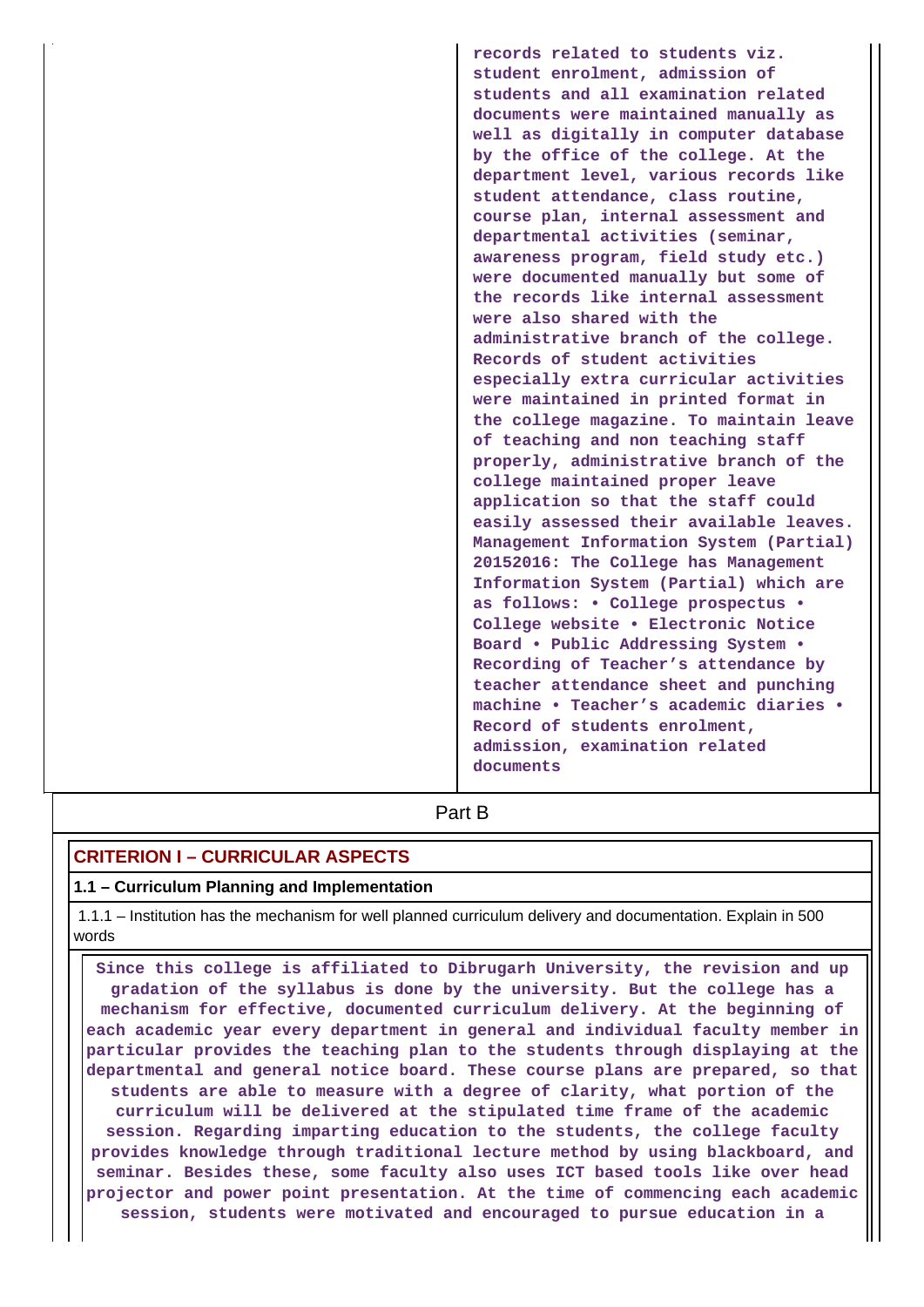**holistic way through counselling. Participated learning is encouraged through activities like group discussion and seminars. The internal assessment is done in accordance with the guidelines of the university. The Sessional exam related to internal assessment is conducted by each department and the examined scripts are shown to the students and there by efforts are made to refine the writing skill of the students. The mark sheet of Sessional exam, seminars, and mark list of group discussion etc are documented by each department.**

|                                                                          | 1.1.2 - Certificate/ Diploma Courses introduced during the academic year                   |                          |          |                                                                                                         |                             |  |
|--------------------------------------------------------------------------|--------------------------------------------------------------------------------------------|--------------------------|----------|---------------------------------------------------------------------------------------------------------|-----------------------------|--|
| Certificate                                                              | Diploma Courses                                                                            | Dates of<br>Introduction | Duration | Focus on employ<br>ability/entreprene<br>urship                                                         | <b>Skill</b><br>Development |  |
| <b>UGC</b><br>sponsored<br>certificate<br>course on<br>Spoken<br>English | Nil                                                                                        | 01/02/2016               | 180      | Nil                                                                                                     | Skill<br>Development        |  |
| Nil                                                                      | Tea<br>plantation<br>and<br>management                                                     | 01/02/2016               | 365      | Employabil<br>ity in the<br>neighbouring<br>tea state<br>and Entrepre<br>neurship                       | Skill<br>Development        |  |
| Nil                                                                      | Office<br>automation<br>and $e-$<br>services                                               | 01/02/2016               | 365      | Employabil<br>ity in<br>different<br>offices                                                            | Ski11<br>Development        |  |
| <b>UGC</b><br>sponsored<br>Course on<br>Ambedkar<br>Philosophy           | Nil                                                                                        | 02/04/2016               | 180      | Nil                                                                                                     | Skill<br>Development        |  |
| 1.2 - Academic Flexibility                                               |                                                                                            |                          |          |                                                                                                         |                             |  |
|                                                                          | 1.2.1 - New programmes/courses introduced during the academic year                         |                          |          |                                                                                                         |                             |  |
|                                                                          | Programme/Course                                                                           | Programme Specialization |          | Dates of Introduction                                                                                   |                             |  |
|                                                                          | <b>Nill</b>                                                                                | Nil                      |          |                                                                                                         | Nill                        |  |
|                                                                          |                                                                                            | No file uploaded.        |          |                                                                                                         |                             |  |
|                                                                          | affiliated Colleges (if applicable) during the academic year.                              |                          |          | 1.2.2 - Programmes in which Choice Based Credit System (CBCS)/Elective course system implemented at the |                             |  |
| Name of programmes adopting<br><b>CBCS</b>                               |                                                                                            | Programme Specialization |          | Date of implementation of<br><b>CBCS/Elective Course System</b>                                         |                             |  |
|                                                                          | <b>Nill</b>                                                                                |                          | N/A      |                                                                                                         | <b>Nill</b>                 |  |
|                                                                          | 1.2.3 - Students enrolled in Certificate/ Diploma Courses introduced during the year       |                          |          |                                                                                                         |                             |  |
|                                                                          |                                                                                            | Certificate              |          | Diploma Course                                                                                          |                             |  |
|                                                                          | <b>Number of Students</b>                                                                  | 284                      |          |                                                                                                         | 50                          |  |
| 1.3 - Curriculum Enrichment                                              |                                                                                            |                          |          |                                                                                                         |                             |  |
|                                                                          | 1.3.1 - Value-added courses imparting transferable and life skills offered during the year |                          |          |                                                                                                         |                             |  |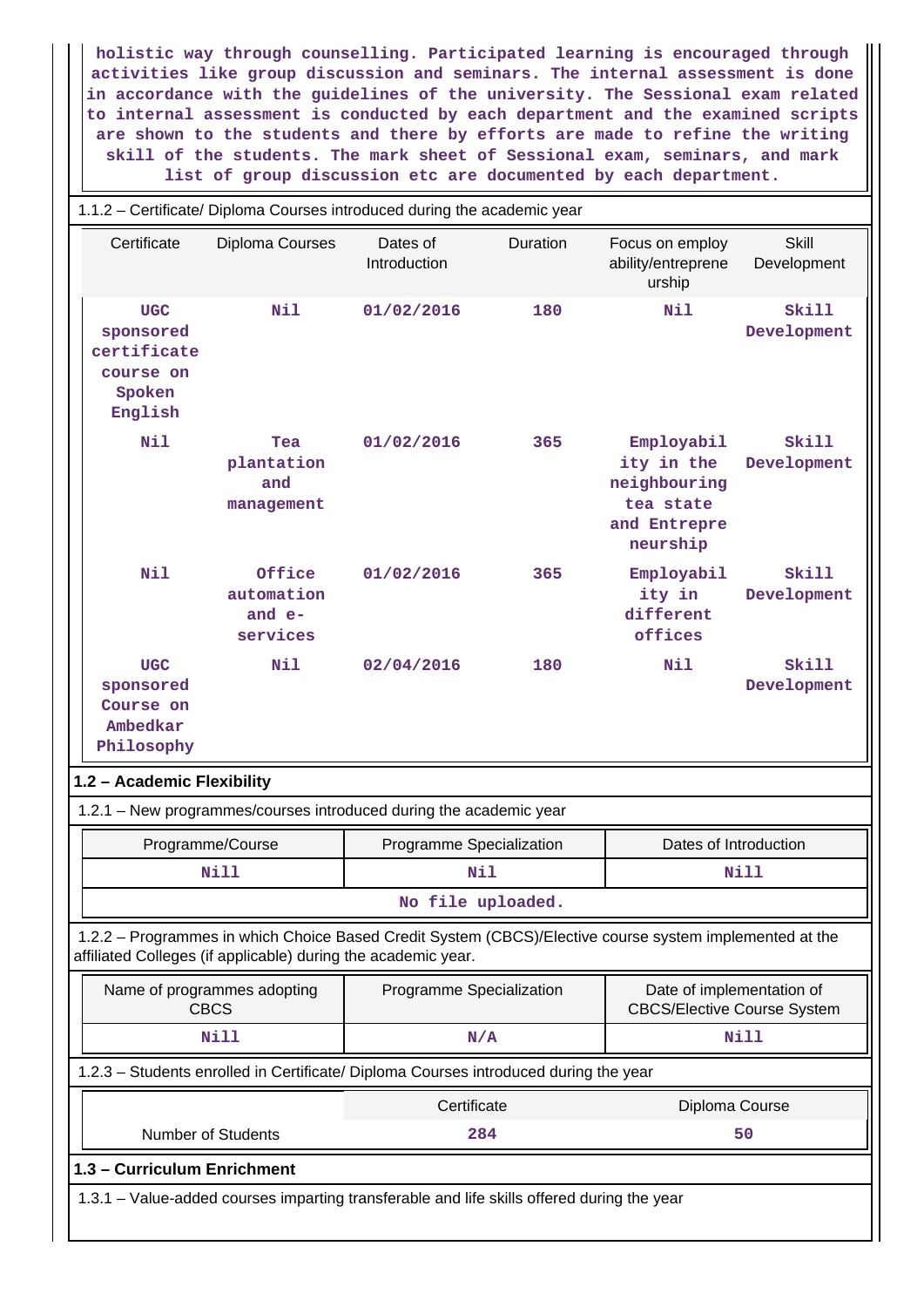| <b>Nill</b><br>Nil<br><b>Nill</b><br>No file uploaded.<br>1.3.2 - Field Projects / Internships under taken during the year<br>Project/Programme Title<br>Programme Specialization<br>Projects / Internships<br>Field study project on<br>3<br><b>BSC</b><br>"Environmental issues"<br>around the Namrup<br>Township performed by the<br>students of department of<br>Zoology<br>3<br>Field study project on<br><b>BSC</b><br>ecological study at<br>Merbeel Wetland performed<br>by the students of<br>department of Zoology<br>Skill enhancement<br>6<br><b>BSC</b><br>Industrial Training<br>organized by department<br>of Chemistry in<br>collaboration with<br>Brahmaputra Valley<br>Fertilizer Cooperation.<br>8<br>A study of Socio-<br><b>BA</b><br>Economic status and<br>Education on Panisukia<br>Ban Gaon of Dibrugarh<br>District, Assam by the<br>students of department of<br>Education<br>$\overline{2}$<br><b>BSC</b><br>Students project on<br>"Screening of<br>microorganism from<br>fermented food by the<br>students of department of<br>Botany.<br>5<br><b>BSC</b><br>A field base project on<br>diversity of ecology in<br>Dibru-Saikhuwa biosphere<br>reserve performed by the<br>students of department of<br>Botany.<br>$\overline{2}$<br><b>BSC</b><br>Field study at College<br>Botanical garden by<br>students of Botany | <b>Value Added Courses</b> | Date of Introduction | Number of Students Enrolled        |
|------------------------------------------------------------------------------------------------------------------------------------------------------------------------------------------------------------------------------------------------------------------------------------------------------------------------------------------------------------------------------------------------------------------------------------------------------------------------------------------------------------------------------------------------------------------------------------------------------------------------------------------------------------------------------------------------------------------------------------------------------------------------------------------------------------------------------------------------------------------------------------------------------------------------------------------------------------------------------------------------------------------------------------------------------------------------------------------------------------------------------------------------------------------------------------------------------------------------------------------------------------------------------------------------------------------------------------------------------|----------------------------|----------------------|------------------------------------|
|                                                                                                                                                                                                                                                                                                                                                                                                                                                                                                                                                                                                                                                                                                                                                                                                                                                                                                                                                                                                                                                                                                                                                                                                                                                                                                                                                      |                            |                      |                                    |
|                                                                                                                                                                                                                                                                                                                                                                                                                                                                                                                                                                                                                                                                                                                                                                                                                                                                                                                                                                                                                                                                                                                                                                                                                                                                                                                                                      |                            |                      |                                    |
|                                                                                                                                                                                                                                                                                                                                                                                                                                                                                                                                                                                                                                                                                                                                                                                                                                                                                                                                                                                                                                                                                                                                                                                                                                                                                                                                                      |                            |                      |                                    |
|                                                                                                                                                                                                                                                                                                                                                                                                                                                                                                                                                                                                                                                                                                                                                                                                                                                                                                                                                                                                                                                                                                                                                                                                                                                                                                                                                      |                            |                      | No. of students enrolled for Field |
|                                                                                                                                                                                                                                                                                                                                                                                                                                                                                                                                                                                                                                                                                                                                                                                                                                                                                                                                                                                                                                                                                                                                                                                                                                                                                                                                                      |                            |                      |                                    |
|                                                                                                                                                                                                                                                                                                                                                                                                                                                                                                                                                                                                                                                                                                                                                                                                                                                                                                                                                                                                                                                                                                                                                                                                                                                                                                                                                      |                            |                      |                                    |
|                                                                                                                                                                                                                                                                                                                                                                                                                                                                                                                                                                                                                                                                                                                                                                                                                                                                                                                                                                                                                                                                                                                                                                                                                                                                                                                                                      |                            |                      |                                    |
|                                                                                                                                                                                                                                                                                                                                                                                                                                                                                                                                                                                                                                                                                                                                                                                                                                                                                                                                                                                                                                                                                                                                                                                                                                                                                                                                                      |                            |                      |                                    |
|                                                                                                                                                                                                                                                                                                                                                                                                                                                                                                                                                                                                                                                                                                                                                                                                                                                                                                                                                                                                                                                                                                                                                                                                                                                                                                                                                      |                            |                      |                                    |
|                                                                                                                                                                                                                                                                                                                                                                                                                                                                                                                                                                                                                                                                                                                                                                                                                                                                                                                                                                                                                                                                                                                                                                                                                                                                                                                                                      |                            |                      |                                    |
| department                                                                                                                                                                                                                                                                                                                                                                                                                                                                                                                                                                                                                                                                                                                                                                                                                                                                                                                                                                                                                                                                                                                                                                                                                                                                                                                                           |                            |                      |                                    |
| No file uploaded.                                                                                                                                                                                                                                                                                                                                                                                                                                                                                                                                                                                                                                                                                                                                                                                                                                                                                                                                                                                                                                                                                                                                                                                                                                                                                                                                    |                            |                      |                                    |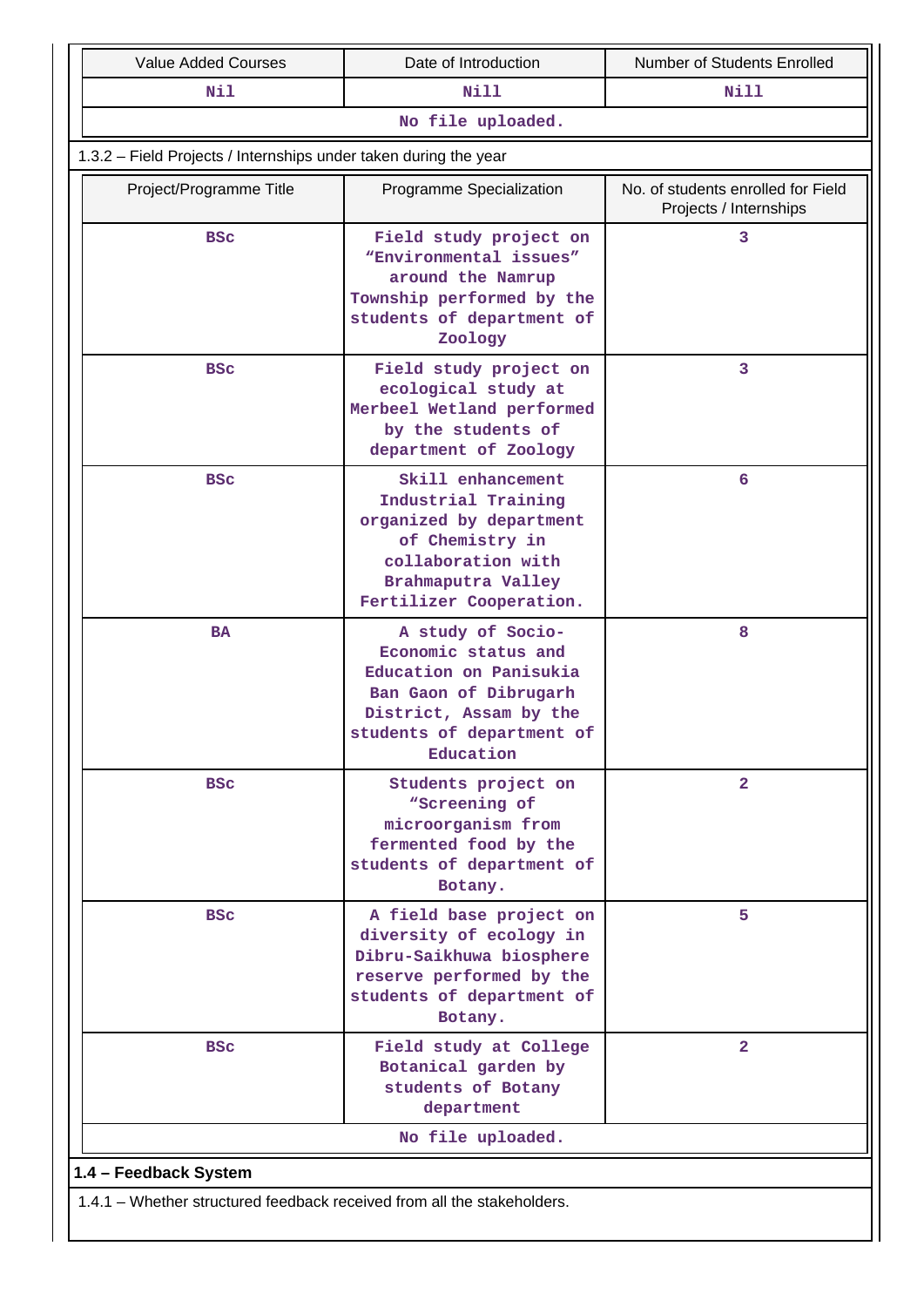| <b>Students</b>                                                                                                                                                                                                                                                                                                                                                                                                                                                                                                                                                                                    |                                                              |                                                                                                                                                                                                                                                                                                                                     |    | No                                     |  |                                   |                                    |
|----------------------------------------------------------------------------------------------------------------------------------------------------------------------------------------------------------------------------------------------------------------------------------------------------------------------------------------------------------------------------------------------------------------------------------------------------------------------------------------------------------------------------------------------------------------------------------------------------|--------------------------------------------------------------|-------------------------------------------------------------------------------------------------------------------------------------------------------------------------------------------------------------------------------------------------------------------------------------------------------------------------------------|----|----------------------------------------|--|-----------------------------------|------------------------------------|
| <b>Teachers</b>                                                                                                                                                                                                                                                                                                                                                                                                                                                                                                                                                                                    |                                                              |                                                                                                                                                                                                                                                                                                                                     | No |                                        |  |                                   |                                    |
| Employers                                                                                                                                                                                                                                                                                                                                                                                                                                                                                                                                                                                          |                                                              |                                                                                                                                                                                                                                                                                                                                     | No |                                        |  |                                   |                                    |
| Alumni                                                                                                                                                                                                                                                                                                                                                                                                                                                                                                                                                                                             |                                                              |                                                                                                                                                                                                                                                                                                                                     |    |                                        |  | No                                |                                    |
| Parents                                                                                                                                                                                                                                                                                                                                                                                                                                                                                                                                                                                            |                                                              |                                                                                                                                                                                                                                                                                                                                     |    |                                        |  | No                                |                                    |
| 1.4.2 - How the feedback obtained is being analyzed and utilized for overall development of the institution?<br>(maximum 500 words)                                                                                                                                                                                                                                                                                                                                                                                                                                                                |                                                              |                                                                                                                                                                                                                                                                                                                                     |    |                                        |  |                                   |                                    |
| <b>Feedback Obtained</b>                                                                                                                                                                                                                                                                                                                                                                                                                                                                                                                                                                           |                                                              |                                                                                                                                                                                                                                                                                                                                     |    |                                        |  |                                   |                                    |
| Not imitated                                                                                                                                                                                                                                                                                                                                                                                                                                                                                                                                                                                       |                                                              |                                                                                                                                                                                                                                                                                                                                     |    |                                        |  |                                   |                                    |
| <b>CRITERION II - TEACHING- LEARNING AND EVALUATION</b>                                                                                                                                                                                                                                                                                                                                                                                                                                                                                                                                            |                                                              |                                                                                                                                                                                                                                                                                                                                     |    |                                        |  |                                   |                                    |
| 2.1 - Student Enrolment and Profile                                                                                                                                                                                                                                                                                                                                                                                                                                                                                                                                                                |                                                              |                                                                                                                                                                                                                                                                                                                                     |    |                                        |  |                                   |                                    |
| 2.1.1 - Demand Ratio during the year                                                                                                                                                                                                                                                                                                                                                                                                                                                                                                                                                               |                                                              |                                                                                                                                                                                                                                                                                                                                     |    |                                        |  |                                   |                                    |
| Name of the<br>Programme                                                                                                                                                                                                                                                                                                                                                                                                                                                                                                                                                                           | Programme<br>Specialization                                  |                                                                                                                                                                                                                                                                                                                                     |    | Number of seats<br>available           |  | Number of<br>Application received | <b>Students Enrolled</b>           |
| <b>BA</b>                                                                                                                                                                                                                                                                                                                                                                                                                                                                                                                                                                                          | Degree                                                       |                                                                                                                                                                                                                                                                                                                                     |    | 180                                    |  | 160                               | 155                                |
| <b>BSC</b>                                                                                                                                                                                                                                                                                                                                                                                                                                                                                                                                                                                         | Degree                                                       |                                                                                                                                                                                                                                                                                                                                     |    | 120                                    |  | 45                                | 40                                 |
|                                                                                                                                                                                                                                                                                                                                                                                                                                                                                                                                                                                                    |                                                              |                                                                                                                                                                                                                                                                                                                                     |    | View File                              |  |                                   |                                    |
| 2.2 - Catering to Student Diversity                                                                                                                                                                                                                                                                                                                                                                                                                                                                                                                                                                |                                                              |                                                                                                                                                                                                                                                                                                                                     |    |                                        |  |                                   |                                    |
| 2.2.1 - Student - Full time teacher ratio (current year data)                                                                                                                                                                                                                                                                                                                                                                                                                                                                                                                                      |                                                              |                                                                                                                                                                                                                                                                                                                                     |    |                                        |  |                                   |                                    |
| Year                                                                                                                                                                                                                                                                                                                                                                                                                                                                                                                                                                                               | Number of<br>students enrolled<br>in the institution<br>(UG) | Number of<br>Number of<br>Number of<br>Number of<br>students enrolled<br>fulltime teachers<br>fulltime teachers<br>teachers<br>in the institution<br>available in the<br>teaching both UG<br>available in the<br>and PG courses<br>institution<br>institution<br>(PG)<br>teaching only PG<br>teaching only UG<br>courses<br>courses |    |                                        |  |                                   |                                    |
| 2015                                                                                                                                                                                                                                                                                                                                                                                                                                                                                                                                                                                               | <b>Nill</b><br>411<br>Nill<br>Nill<br>28                     |                                                                                                                                                                                                                                                                                                                                     |    |                                        |  |                                   |                                    |
| 2.3 - Teaching - Learning Process                                                                                                                                                                                                                                                                                                                                                                                                                                                                                                                                                                  |                                                              |                                                                                                                                                                                                                                                                                                                                     |    |                                        |  |                                   |                                    |
| 2.3.1 – Percentage of teachers using ICT for effective teaching with Learning Management Systems (LMS), E-<br>learning resources etc. (current year data)                                                                                                                                                                                                                                                                                                                                                                                                                                          |                                                              |                                                                                                                                                                                                                                                                                                                                     |    |                                        |  |                                   |                                    |
| Number of<br><b>Teachers on Roll</b>                                                                                                                                                                                                                                                                                                                                                                                                                                                                                                                                                               | Number of<br>teachers using<br>ICT (LMS, e-<br>Resources)    | <b>ICT Tools and</b><br>resources<br>available                                                                                                                                                                                                                                                                                      |    | Number of ICT<br>enabled<br>Classrooms |  | Numberof smart<br>classrooms      | E-resources and<br>techniques used |
| 28                                                                                                                                                                                                                                                                                                                                                                                                                                                                                                                                                                                                 | 7                                                            | 28                                                                                                                                                                                                                                                                                                                                  |    | 1<br>Nill<br>3                         |  |                                   |                                    |
|                                                                                                                                                                                                                                                                                                                                                                                                                                                                                                                                                                                                    |                                                              | View File of ICT Tools and resources                                                                                                                                                                                                                                                                                                |    |                                        |  |                                   |                                    |
| View File of E-resources and techniques used                                                                                                                                                                                                                                                                                                                                                                                                                                                                                                                                                       |                                                              |                                                                                                                                                                                                                                                                                                                                     |    |                                        |  |                                   |                                    |
| 2.3.2 - Students mentoring system available in the institution? Give details. (maximum 500 words)                                                                                                                                                                                                                                                                                                                                                                                                                                                                                                  |                                                              |                                                                                                                                                                                                                                                                                                                                     |    |                                        |  |                                   |                                    |
| Namrup College follows a mentoring process departmentally. The departmental faculty members (mentors) are<br>involved with the respective students for better guidance, career progression, academic development as well as<br>psychological well being. Mentors are helped them by counselling on different issues besides their doubt in<br>academic sides. At the very beginning of the new academic session, the faculty members conduct an orientation<br>programme to make them aware about their upcoming academic session. Students are benefited from mentors<br>through such activities. |                                                              |                                                                                                                                                                                                                                                                                                                                     |    |                                        |  |                                   |                                    |
|                                                                                                                                                                                                                                                                                                                                                                                                                                                                                                                                                                                                    | Number of students enrolled in the                           |                                                                                                                                                                                                                                                                                                                                     |    | Number of fulltime teachers            |  |                                   | Mentor: Mentee Ratio               |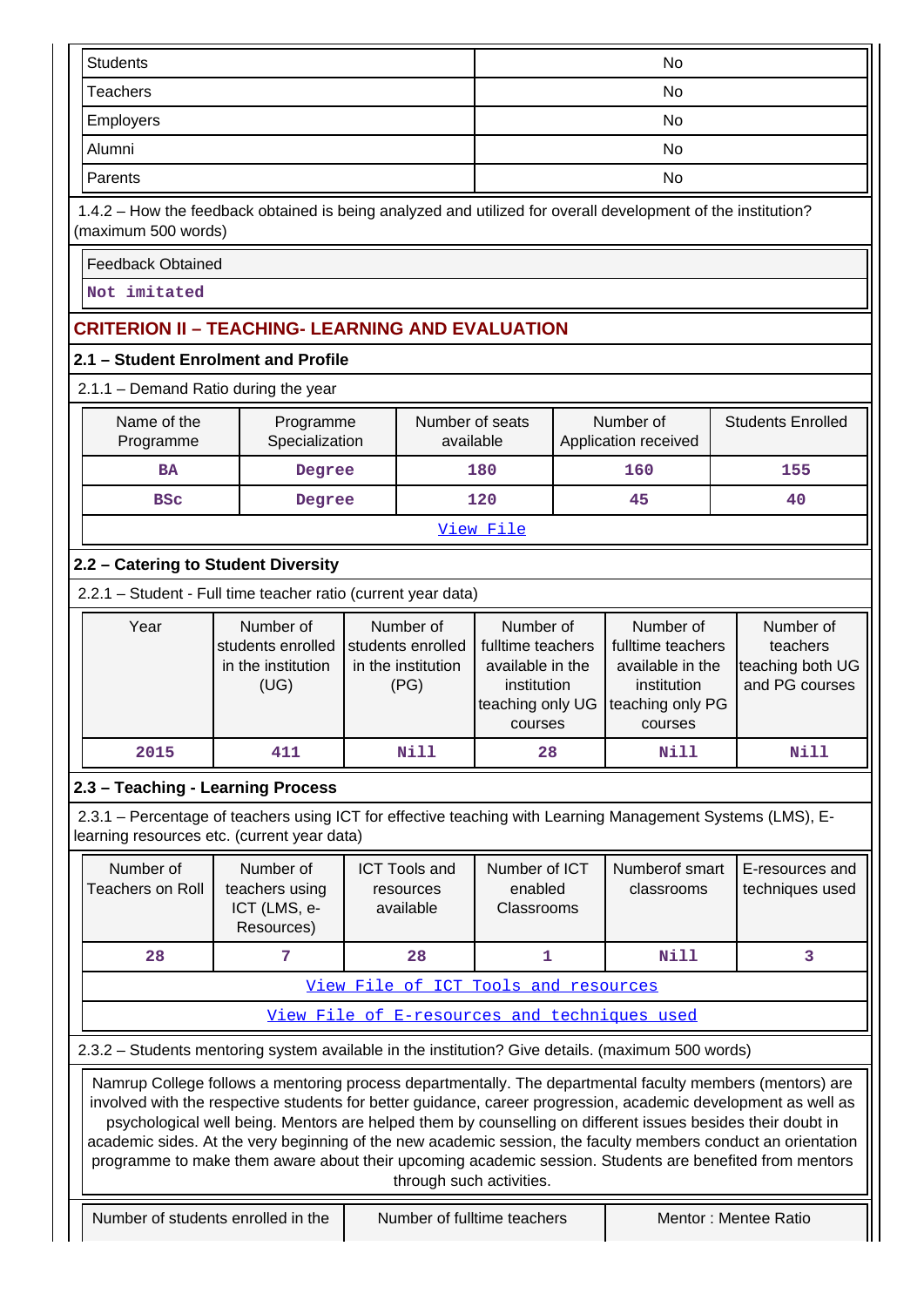|                                   | institution                                                                                                                                                                                     |                     |                                                                                     |                |             |                                                                |            |                                                                                       |  |
|-----------------------------------|-------------------------------------------------------------------------------------------------------------------------------------------------------------------------------------------------|---------------------|-------------------------------------------------------------------------------------|----------------|-------------|----------------------------------------------------------------|------------|---------------------------------------------------------------------------------------|--|
| 411                               |                                                                                                                                                                                                 |                     |                                                                                     | 28             |             |                                                                |            | 1:15                                                                                  |  |
| 2.4 - Teacher Profile and Quality |                                                                                                                                                                                                 |                     |                                                                                     |                |             |                                                                |            |                                                                                       |  |
|                                   | 2.4.1 - Number of full time teachers appointed during the year                                                                                                                                  |                     |                                                                                     |                |             |                                                                |            |                                                                                       |  |
| No. of sanctioned<br>positions    | No. of filled positions                                                                                                                                                                         |                     | Vacant positions                                                                    |                |             | Positions filled during<br>the current year                    |            | No. of faculty with<br>Ph.D                                                           |  |
| 33                                | 28                                                                                                                                                                                              |                     |                                                                                     | 5              |             | Nill                                                           |            | 6                                                                                     |  |
|                                   | 2.4.2 - Honours and recognition received by teachers (received awards, recognition, fellowships at State, National,<br>International level from Government, recognised bodies during the year ) |                     |                                                                                     |                |             |                                                                |            |                                                                                       |  |
| Year of Award                     |                                                                                                                                                                                                 | international level | Name of full time teachers<br>receiving awards from<br>state level, national level, |                | Designation |                                                                |            | Name of the award,<br>fellowship, received from<br>Government or recognized<br>bodies |  |
| <b>Nill</b>                       |                                                                                                                                                                                                 | Nil                 |                                                                                     |                | <b>Nill</b> |                                                                |            | Nil                                                                                   |  |
| No file uploaded.                 |                                                                                                                                                                                                 |                     |                                                                                     |                |             |                                                                |            |                                                                                       |  |
| the year                          | 2.5.1 – Number of days from the date of semester-end/ year- end examination till the declaration of results during                                                                              |                     |                                                                                     |                |             |                                                                |            |                                                                                       |  |
| Programme Name                    | Programme Code                                                                                                                                                                                  |                     | Semester/year                                                                       |                |             | Last date of the last<br>semester-end/year-<br>end examination |            | Date of declaration of<br>results of semester-<br>end/ year- end<br>examination       |  |
| <b>BA</b>                         | Nil                                                                                                                                                                                             |                     |                                                                                     | <b>SEM I</b>   |             | 28/11/2015                                                     |            | 15/02/2016                                                                            |  |
| <b>BSC</b>                        | <b>Nill</b>                                                                                                                                                                                     |                     |                                                                                     | SEM I          |             | 28/11/2015                                                     |            | 15/02/2016                                                                            |  |
| <b>BA</b>                         | <b>Nill</b>                                                                                                                                                                                     |                     |                                                                                     | <b>SEM II</b>  |             | 27/05/2016                                                     |            | 14/07/2016                                                                            |  |
| <b>BSC</b>                        | Nill                                                                                                                                                                                            |                     |                                                                                     | <b>SEM II</b>  |             | 27/07/2015                                                     |            | 14/07/2016                                                                            |  |
| BA                                | Nill                                                                                                                                                                                            |                     |                                                                                     | <b>SEM III</b> |             | 30/11/2015                                                     |            | 15/02/2016                                                                            |  |
| BSc                               | Nill                                                                                                                                                                                            |                     |                                                                                     | <b>SEM III</b> |             | 30/11/2015                                                     |            | 15/02/2016                                                                            |  |
| BA                                | <b>Nill</b>                                                                                                                                                                                     |                     | <b>SEM IV</b>                                                                       |                | 26/05/2016  |                                                                | 14/07/2016 |                                                                                       |  |
| <b>BSC</b>                        | <b>Nill</b>                                                                                                                                                                                     |                     | SEM IV                                                                              |                | 26/05/2016  |                                                                | 14/07/2016 |                                                                                       |  |
| <b>BA</b>                         | Nill                                                                                                                                                                                            |                     |                                                                                     | SEM V          |             | 01/12/2015                                                     |            | 15/02/2016                                                                            |  |
| <b>BSC</b>                        | <b>Nill</b><br>01/12/2015<br>SEM V<br>15/02/2016                                                                                                                                                |                     |                                                                                     |                |             |                                                                |            |                                                                                       |  |
| View File                         |                                                                                                                                                                                                 |                     |                                                                                     |                |             |                                                                |            |                                                                                       |  |

eforms initiated on Continuous Internal Evaluation(CIE) system at the institutional level (250 words)

 **1. Unite Tests were conducted after the completion of units/topics by some departments, 2.Photocopy of answer scripts were provided to the students on demand, 3.Rescheduled Exams are held within a specific period for students who fail to appear in the sessional exam for genuine reasons.**

 2.5.3 – Academic calendar prepared and adhered for conduct of Examination and other related matters (250 words)

 **The academic calendar for the session 2015-16 was prepared to convey the examination schedule, teaching days, celebration, results, holidays, vacations etc. The admission process of BA BSc 1st semester classes also BA BSc Part-II and Part –III classes was completed within 15th -30th June, 2015 and the classes started from 1st August, 2015. Qualifying Test for the Major students**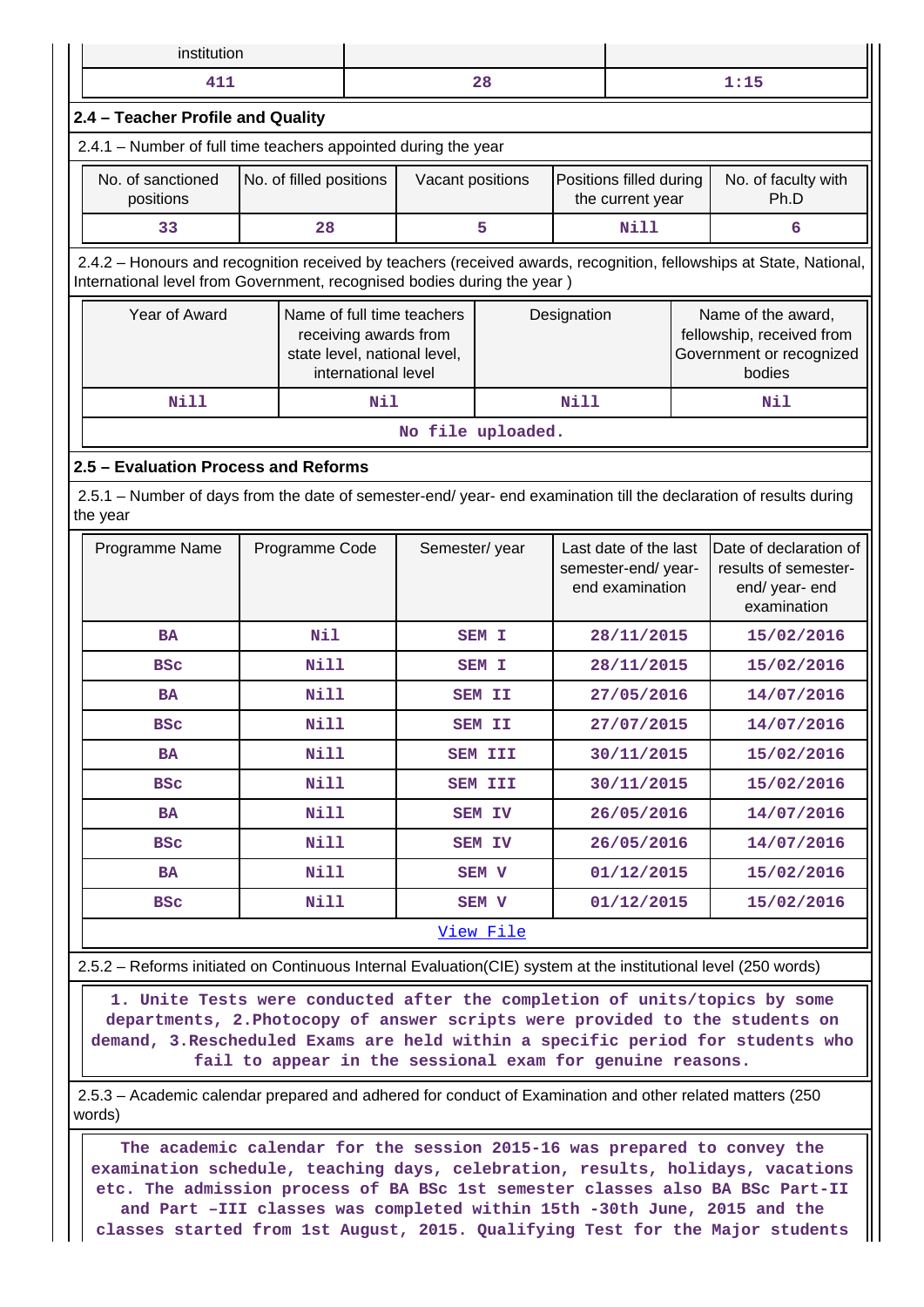**were held for selection of Major students by the concerned departments. 1st and 2nd Sessional examination for the BA/BSc1st Semester classes were to be conducted by the teaching departments accordingly as possible to the scheduled dates in the academic calendar which was mentioned as 17th – 25th August, 2015 and 1st -10th Oct., 2015 respectively. Group discussion or seminars are organised by all departments as notified in the academic calendar as 1st – 10th Sept., 2015. The results of the sessional test and seminar or group discussions are notified as mentioned in the academic calendar. By 17th October, 2015 the odd semester classes were completed. As mentioned by the affiliated university the scheduled date of end semester examination was notified as within 1st -30th November, 2015 of both BA BSc programmes. The even semester classes were scheduled in the academic calendar as January-April, 2016. The scheduled date of Final examinations of even semester was notified in the academic calendar as 23rd May, 2016. The sessional test and group discussion / seminars and assignments are held as per the possible dates notified in the academic calendar.**

# **2.6 – Student Performance and Learning Outcomes**

 2.6.1 – Program outcomes, program specific outcomes and course outcomes for all programs offered by the institution are stated and displayed in website of the institution (to provide the weblink)

### **No Data Entered/Not Applicable !!!**

2.6.2 – Pass percentage of students

| Programme<br>Code | Programme<br>Name | Programme<br>Specialization | Number of<br>students<br>appeared in the<br>final year<br>examination | Number of<br>students passed<br>in final year<br>examination | Pass Percentage |  |  |  |
|-------------------|-------------------|-----------------------------|-----------------------------------------------------------------------|--------------------------------------------------------------|-----------------|--|--|--|
| Nill              | <b>BA</b>         | Degree                      | 89                                                                    | 50                                                           | 56.18           |  |  |  |
| Nill              | <b>BSC</b>        | Degree                      | 27                                                                    | 18                                                           | 66.67           |  |  |  |
| View File         |                   |                             |                                                                       |                                                              |                 |  |  |  |

# **2.7 – Student Satisfaction Survey**

 2.7.1 – Student Satisfaction Survey (SSS) on overall institutional performance (Institution may design the questionnaire) (results and details be provided as weblink)

#### <Not done>

# **CRITERION III – RESEARCH, INNOVATIONS AND EXTENSION**

**3.1 – Resource Mobilization for Research**

3.1.1 – Research funds sanctioned and received from various agencies, industry and other organisations

| Nature of the Project  | <b>Duration</b> | Name of the funding<br>agency | Total grant<br>sanctioned | Amount received<br>during the year |  |  |  |
|------------------------|-----------------|-------------------------------|---------------------------|------------------------------------|--|--|--|
| Any Other<br>(Specify) | 365             | <b>DBT</b>                    | 493000                    | 493000                             |  |  |  |
| View File              |                 |                               |                           |                                    |  |  |  |

# **3.2 – Innovation Ecosystem**

 3.2.1 – Workshops/Seminars Conducted on Intellectual Property Rights (IPR) and Industry-Academia Innovative practices during the year

| Title of workshop/seminar | Name of the Dept. | Date |
|---------------------------|-------------------|------|
| NII                       |                   |      |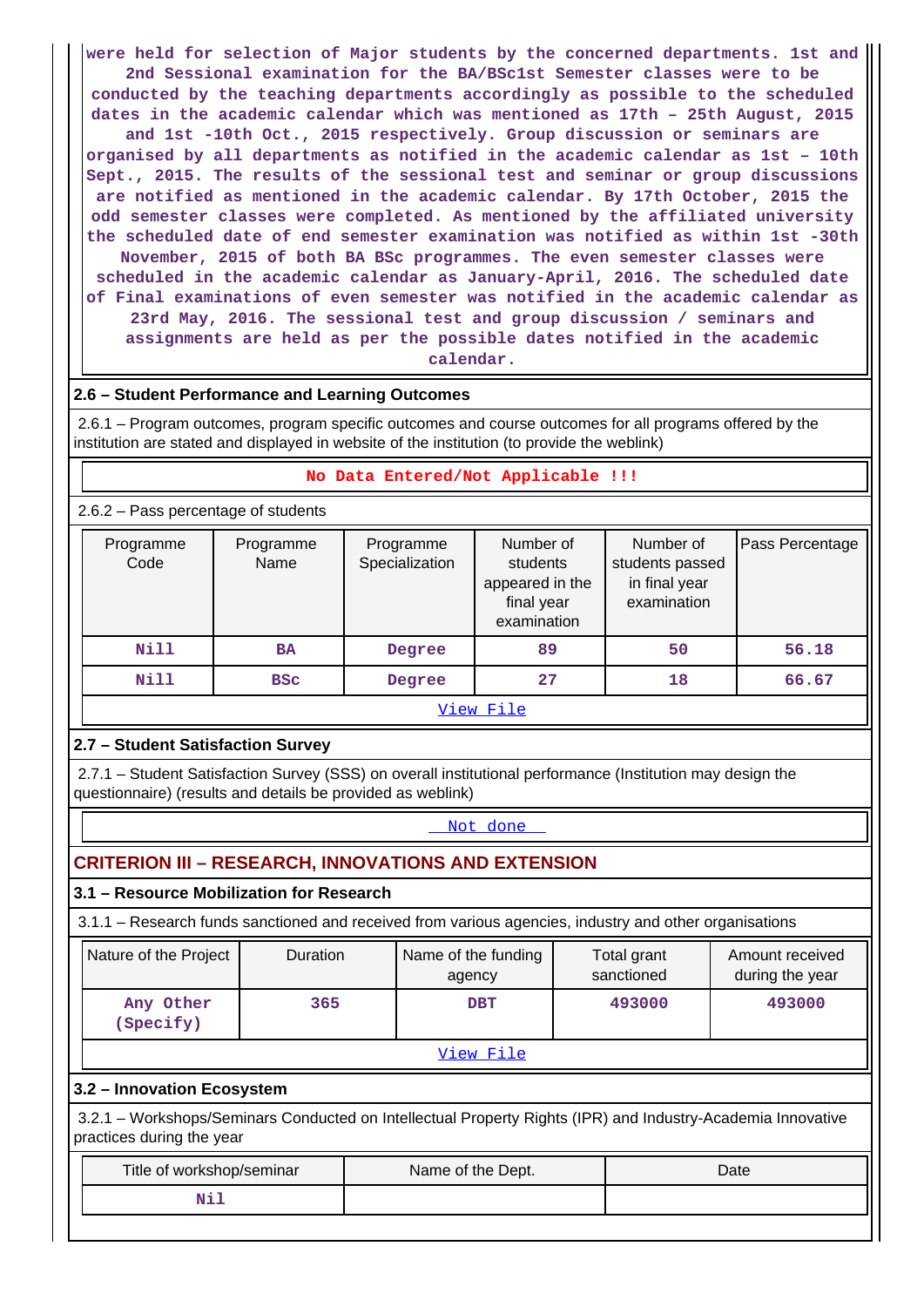|                                                                                                                                                                       | 3.2.2 - Awards for Innovation won by Institution/Teachers/Research scholars/Students during the year |                                    |                                                 |                        |                         |                               |                                                                    |                                                      |  |
|-----------------------------------------------------------------------------------------------------------------------------------------------------------------------|------------------------------------------------------------------------------------------------------|------------------------------------|-------------------------------------------------|------------------------|-------------------------|-------------------------------|--------------------------------------------------------------------|------------------------------------------------------|--|
| Title of the innovation                                                                                                                                               |                                                                                                      | Name of Awardee                    |                                                 | Awarding Agency        |                         | Date of award                 |                                                                    | Category                                             |  |
| Nil                                                                                                                                                                   |                                                                                                      | <b>Nill</b>                        |                                                 | <b>Nill</b>            |                         | <b>Nill</b>                   |                                                                    | Nill                                                 |  |
|                                                                                                                                                                       |                                                                                                      |                                    | No file uploaded.                               |                        |                         |                               |                                                                    |                                                      |  |
| 3.2.3 - No. of Incubation centre created, start-ups incubated on campus during the year                                                                               |                                                                                                      |                                    |                                                 |                        |                         |                               |                                                                    |                                                      |  |
| Incubation<br>Center                                                                                                                                                  | Name                                                                                                 |                                    | Sponsered By                                    |                        | Name of the<br>Start-up | Nature of Start-<br><b>up</b> |                                                                    | Date of<br>Commencement                              |  |
| Nil                                                                                                                                                                   | <b>Nill</b>                                                                                          |                                    | <b>Nill</b>                                     |                        | <b>Nill</b>             |                               | Nill                                                               | Nill                                                 |  |
|                                                                                                                                                                       |                                                                                                      |                                    | No file uploaded.                               |                        |                         |                               |                                                                    |                                                      |  |
| 3.3 - Research Publications and Awards                                                                                                                                |                                                                                                      |                                    |                                                 |                        |                         |                               |                                                                    |                                                      |  |
| 3.3.1 - Incentive to the teachers who receive recognition/awards                                                                                                      |                                                                                                      |                                    |                                                 |                        |                         |                               |                                                                    |                                                      |  |
|                                                                                                                                                                       | <b>State</b>                                                                                         |                                    |                                                 | National               |                         |                               | International                                                      |                                                      |  |
|                                                                                                                                                                       | $\mathbf 0$                                                                                          |                                    |                                                 | 0                      |                         |                               | 0                                                                  |                                                      |  |
| 3.3.2 - Ph. Ds awarded during the year (applicable for PG College, Research Center)                                                                                   |                                                                                                      |                                    |                                                 |                        |                         |                               |                                                                    |                                                      |  |
|                                                                                                                                                                       | Name of the Department<br>Number of PhD's Awarded                                                    |                                    |                                                 |                        |                         |                               |                                                                    |                                                      |  |
|                                                                                                                                                                       | <b>NA</b>                                                                                            |                                    |                                                 |                        |                         |                               | Nill                                                               |                                                      |  |
| 3.3.3 - Research Publications in the Journals notified on UGC website during the year                                                                                 |                                                                                                      |                                    |                                                 |                        |                         |                               |                                                                    |                                                      |  |
| <b>Type</b><br>Department                                                                                                                                             |                                                                                                      |                                    |                                                 |                        | Number of Publication   |                               |                                                                    | Average Impact Factor (if<br>any)                    |  |
| National                                                                                                                                                              |                                                                                                      | Political Science                  |                                                 |                        | 1                       |                               |                                                                    | Nill                                                 |  |
| International                                                                                                                                                         |                                                                                                      | Physics                            |                                                 |                        | 3                       |                               |                                                                    | Nill                                                 |  |
| International                                                                                                                                                         |                                                                                                      | Botany                             |                                                 |                        | $\mathbf{1}$            |                               |                                                                    | <b>Nill</b>                                          |  |
|                                                                                                                                                                       |                                                                                                      |                                    |                                                 | View File              |                         |                               |                                                                    |                                                      |  |
| 3.3.4 - Books and Chapters in edited Volumes / Books published, and papers in National/International Conference<br>Proceedings per Teacher during the year            |                                                                                                      |                                    |                                                 |                        |                         |                               |                                                                    |                                                      |  |
|                                                                                                                                                                       | Department                                                                                           |                                    |                                                 |                        |                         |                               | Number of Publication                                              |                                                      |  |
|                                                                                                                                                                       | <b>Assamese</b>                                                                                      |                                    |                                                 |                        | 1                       |                               |                                                                    |                                                      |  |
|                                                                                                                                                                       | English                                                                                              |                                    |                                                 |                        |                         |                               | 1                                                                  |                                                      |  |
|                                                                                                                                                                       | Physics                                                                                              |                                    |                                                 |                        |                         |                               | 1                                                                  |                                                      |  |
|                                                                                                                                                                       |                                                                                                      |                                    |                                                 | View File              |                         |                               |                                                                    |                                                      |  |
| 3.3.5 - Bibliometrics of the publications during the last Academic year based on average citation index in Scopus/<br>Web of Science or PubMed/ Indian Citation Index |                                                                                                      |                                    |                                                 |                        |                         |                               |                                                                    |                                                      |  |
| Title of the<br>Paper                                                                                                                                                 | Name of<br>Author                                                                                    | Title of journal                   | Year of<br><b>Citation Index</b><br>publication |                        |                         |                               | Institutional<br>affiliation as<br>mentioned in<br>the publication | Number of<br>citations<br>excluding self<br>citation |  |
|                                                                                                                                                                       |                                                                                                      | No Data Entered/Not Applicable !!! |                                                 |                        |                         |                               |                                                                    |                                                      |  |
|                                                                                                                                                                       | No file uploaded.                                                                                    |                                    |                                                 |                        |                         |                               |                                                                    |                                                      |  |
| 3.3.6 - h-Index of the Institutional Publications during the year. (based on Scopus/ Web of science)                                                                  |                                                                                                      |                                    |                                                 |                        |                         |                               |                                                                    |                                                      |  |
| Title of the<br>Paper                                                                                                                                                 | Name of<br>Author                                                                                    | Title of journal                   |                                                 | Year of<br>publication | h-index                 |                               | Number of<br>citations                                             | Institutional<br>affiliation as                      |  |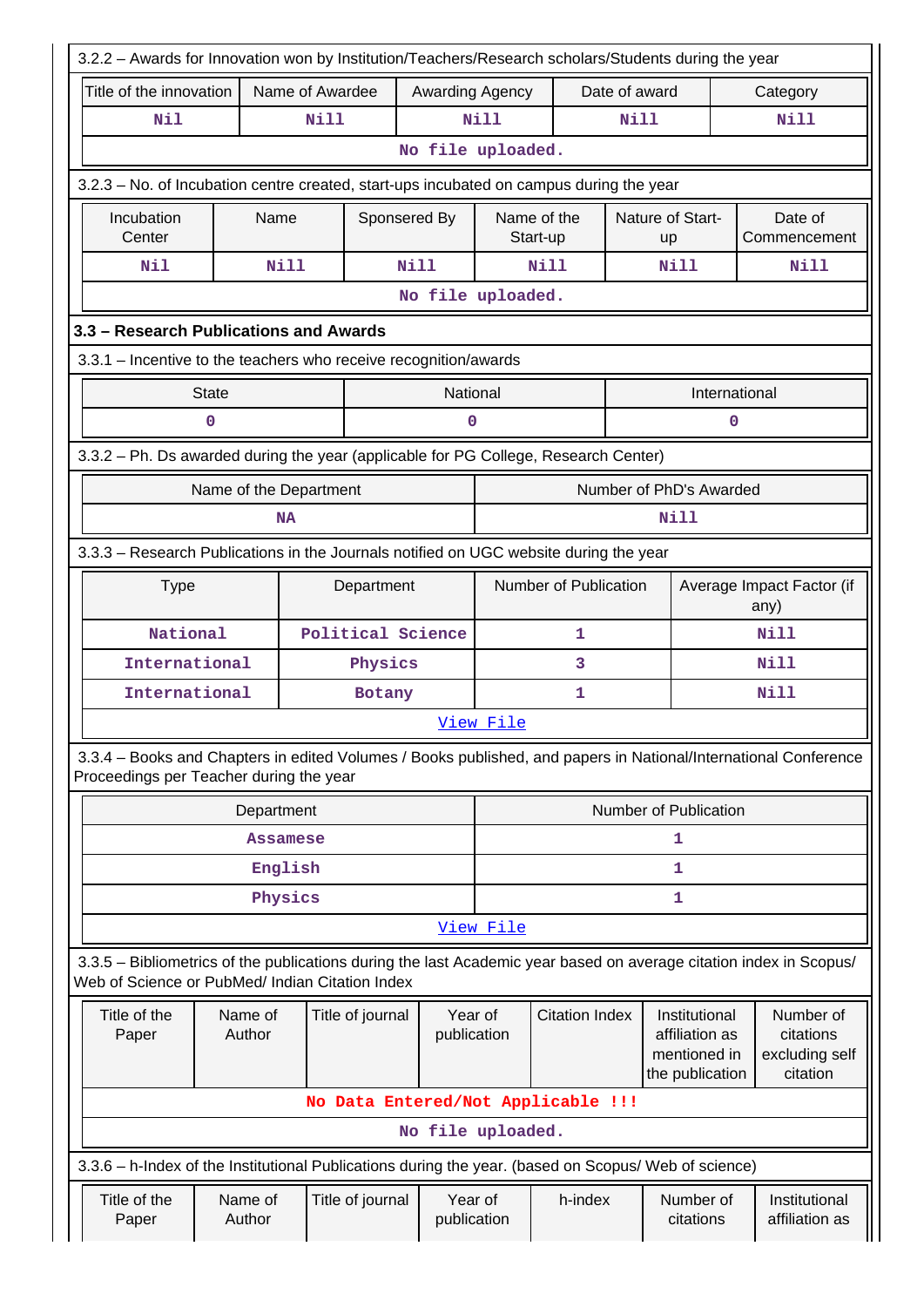|                                                                                                                                                                                                                |                                                                                                                                                                                                                    |                      |                            |                                                  |                         |                             |                                                          |                                                         | excluding self<br>citation |  | mentioned in<br>the publication                          |
|----------------------------------------------------------------------------------------------------------------------------------------------------------------------------------------------------------------|--------------------------------------------------------------------------------------------------------------------------------------------------------------------------------------------------------------------|----------------------|----------------------------|--------------------------------------------------|-------------------------|-----------------------------|----------------------------------------------------------|---------------------------------------------------------|----------------------------|--|----------------------------------------------------------|
| Nil                                                                                                                                                                                                            |                                                                                                                                                                                                                    | Nil                  |                            | Nil                                              |                         | Nill                        | Nill                                                     |                                                         | Nill                       |  | Nill                                                     |
|                                                                                                                                                                                                                |                                                                                                                                                                                                                    |                      |                            |                                                  | No file uploaded.       |                             |                                                          |                                                         |                            |  |                                                          |
|                                                                                                                                                                                                                | 3.3.7 - Faculty participation in Seminars/Conferences and Symposia during the year:                                                                                                                                |                      |                            |                                                  |                         |                             |                                                          |                                                         |                            |  |                                                          |
| Number of Faculty                                                                                                                                                                                              |                                                                                                                                                                                                                    |                      | International              |                                                  | National                |                             | <b>State</b>                                             |                                                         | Local                      |  |                                                          |
| Attended/Semi<br>nars/Workshops                                                                                                                                                                                |                                                                                                                                                                                                                    |                      | Nill                       |                                                  |                         | 6                           |                                                          | Nill                                                    |                            |  | Nill                                                     |
| Presented<br>papers                                                                                                                                                                                            |                                                                                                                                                                                                                    |                      | $\mathbf{1}$               |                                                  |                         | $\overline{7}$              |                                                          | Nill                                                    |                            |  | Nill                                                     |
|                                                                                                                                                                                                                |                                                                                                                                                                                                                    |                      |                            |                                                  |                         | View File                   |                                                          |                                                         |                            |  |                                                          |
|                                                                                                                                                                                                                | 3.4 - Extension Activities                                                                                                                                                                                         |                      |                            |                                                  |                         |                             |                                                          |                                                         |                            |  |                                                          |
|                                                                                                                                                                                                                | 3.4.1 - Number of extension and outreach programmes conducted in collaboration with industry, community and<br>Non- Government Organisations through NSS/NCC/Red cross/Youth Red Cross (YRC) etc., during the year |                      |                            |                                                  |                         |                             |                                                          |                                                         |                            |  |                                                          |
| Title of the activities                                                                                                                                                                                        |                                                                                                                                                                                                                    |                      |                            | collaborating agency                             | Organising unit/agency/ |                             | Number of teachers<br>participated in such<br>activities |                                                         |                            |  | Number of students<br>participated in such<br>activities |
| One day training<br>on "dye and pickle<br>making" dated on<br>2nd March 2016                                                                                                                                   |                                                                                                                                                                                                                    |                      |                            | Women Studies and<br>2<br>55<br>Development Cell |                         |                             |                                                          |                                                         |                            |  |                                                          |
|                                                                                                                                                                                                                |                                                                                                                                                                                                                    |                      |                            |                                                  |                         | View File                   |                                                          |                                                         |                            |  |                                                          |
| 3.4.2 - Awards and recognition received for extension activities from Government and other recognized bodies<br>during the year                                                                                |                                                                                                                                                                                                                    |                      |                            |                                                  |                         |                             |                                                          |                                                         |                            |  |                                                          |
| Name of the activity                                                                                                                                                                                           |                                                                                                                                                                                                                    |                      |                            | Award/Recognition                                |                         | <b>Awarding Bodies</b>      |                                                          |                                                         |                            |  | Number of students<br><b>Benefited</b>                   |
| Nil                                                                                                                                                                                                            |                                                                                                                                                                                                                    |                      |                            | Nil                                              |                         | Nil                         |                                                          |                                                         | Nill                       |  |                                                          |
|                                                                                                                                                                                                                |                                                                                                                                                                                                                    |                      |                            |                                                  | No file uploaded.       |                             |                                                          |                                                         |                            |  |                                                          |
| 3.4.3 - Students participating in extension activities with Government Organisations, Non-Government<br>Organisations and programmes such as Swachh Bharat, Aids Awareness, Gender Issue, etc. during the year |                                                                                                                                                                                                                    |                      |                            |                                                  |                         |                             |                                                          |                                                         |                            |  |                                                          |
| Name of the scheme                                                                                                                                                                                             |                                                                                                                                                                                                                    | Organising unit/Agen | cy/collaborating<br>agency |                                                  | Name of the activity    |                             |                                                          | Number of teachers<br>participated in such<br>activites |                            |  | Number of students<br>participated in such<br>activites  |
| Aids<br><b>Awareness</b>                                                                                                                                                                                       |                                                                                                                                                                                                                    |                      | Green Life<br>Society      |                                                  | <b>AWARENESS</b>        | <b>AIDS</b>                 |                                                          | 3                                                       |                            |  | 22                                                       |
|                                                                                                                                                                                                                |                                                                                                                                                                                                                    |                      |                            |                                                  | No file uploaded.       |                             |                                                          |                                                         |                            |  |                                                          |
| 3.5 - Collaborations                                                                                                                                                                                           |                                                                                                                                                                                                                    |                      |                            |                                                  |                         |                             |                                                          |                                                         |                            |  |                                                          |
| 3.5.1 – Number of Collaborative activities for research, faculty exchange, student exchange during the year                                                                                                    |                                                                                                                                                                                                                    |                      |                            |                                                  |                         |                             |                                                          |                                                         |                            |  |                                                          |
| Nature of activity                                                                                                                                                                                             |                                                                                                                                                                                                                    |                      |                            | Participant                                      |                         | Source of financial support |                                                          |                                                         |                            |  | Duration                                                 |
| Nil                                                                                                                                                                                                            |                                                                                                                                                                                                                    |                      |                            | Nill                                             |                         |                             | <b>Nill</b>                                              |                                                         |                            |  | <b>Nill</b>                                              |
|                                                                                                                                                                                                                |                                                                                                                                                                                                                    |                      |                            |                                                  | No file uploaded.       |                             |                                                          |                                                         |                            |  |                                                          |
| 3.5.2 - Linkages with institutions/industries for internship, on-the- job training, project work, sharing of research<br>facilities etc. during the year                                                       |                                                                                                                                                                                                                    |                      |                            |                                                  |                         |                             |                                                          |                                                         |                            |  |                                                          |
| Nature of linkage                                                                                                                                                                                              |                                                                                                                                                                                                                    | Title of the         |                            |                                                  | Name of the             | <b>Duration From</b>        |                                                          |                                                         | <b>Duration To</b>         |  | Participant                                              |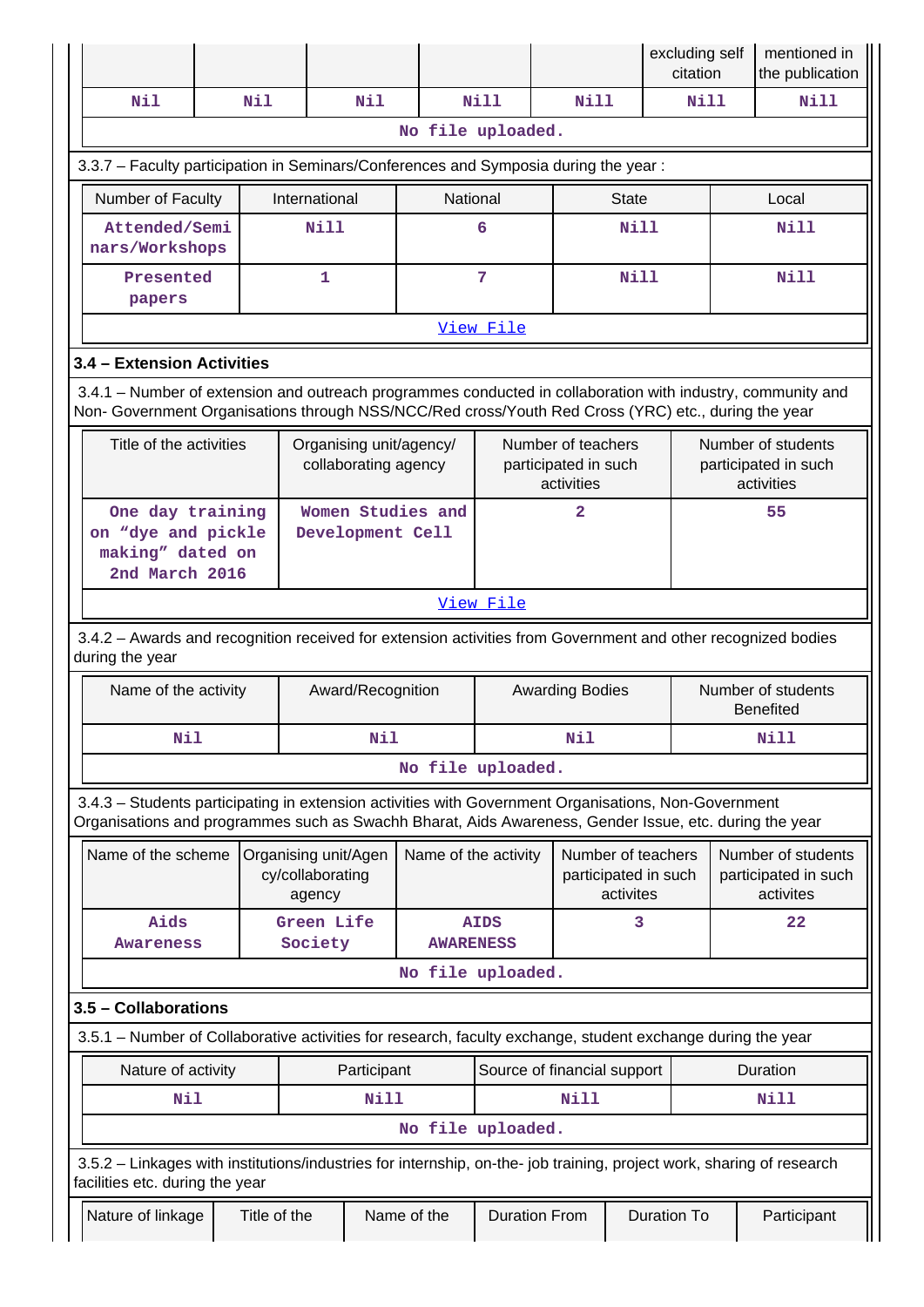|                                                                                                                                                       | linkage           |               | partnering<br>institution/<br>industry<br>/research lab<br>with contact<br>details |  |                   |                    |  |                                |                                                           |
|-------------------------------------------------------------------------------------------------------------------------------------------------------|-------------------|---------------|------------------------------------------------------------------------------------|--|-------------------|--------------------|--|--------------------------------|-----------------------------------------------------------|
| Nil                                                                                                                                                   |                   | <b>Nill</b>   | <b>Nill</b>                                                                        |  |                   | <b>Nill</b>        |  | <b>Nill</b>                    | Nill                                                      |
|                                                                                                                                                       |                   |               |                                                                                    |  | No file uploaded. |                    |  |                                |                                                           |
| 3.5.3 - MoUs signed with institutions of national, international importance, other universities, industries, corporate<br>houses etc. during the year |                   |               |                                                                                    |  |                   |                    |  |                                |                                                           |
|                                                                                                                                                       | Organisation      |               | Date of MoU signed                                                                 |  |                   | Purpose/Activities |  |                                | Number of<br>students/teachers<br>participated under MoUs |
| Nil                                                                                                                                                   |                   |               | <b>Nill</b>                                                                        |  |                   | Nill               |  |                                | <b>Nill</b>                                               |
|                                                                                                                                                       |                   |               |                                                                                    |  | No file uploaded. |                    |  |                                |                                                           |
| <b>CRITERION IV - INFRASTRUCTURE AND LEARNING RESOURCES</b>                                                                                           |                   |               |                                                                                    |  |                   |                    |  |                                |                                                           |
| 4.1 - Physical Facilities                                                                                                                             |                   |               |                                                                                    |  |                   |                    |  |                                |                                                           |
| 4.1.1 - Budget allocation, excluding salary for infrastructure augmentation during the year                                                           |                   |               |                                                                                    |  |                   |                    |  |                                |                                                           |
| Budget allocated for infrastructure augmentation                                                                                                      |                   |               |                                                                                    |  |                   |                    |  |                                | Budget utilized for infrastructure development            |
| <b>Nill</b>                                                                                                                                           |                   |               |                                                                                    |  | 12624597          |                    |  |                                |                                                           |
| 4.1.2 - Details of augmentation in infrastructure facilities during the year                                                                          |                   |               |                                                                                    |  |                   |                    |  |                                |                                                           |
|                                                                                                                                                       | <b>Facilities</b> |               |                                                                                    |  |                   |                    |  | <b>Existing or Newly Added</b> |                                                           |
| Campus Area                                                                                                                                           |                   |               |                                                                                    |  |                   |                    |  | Existing                       |                                                           |
|                                                                                                                                                       |                   | Class rooms   |                                                                                    |  |                   |                    |  | Existing                       |                                                           |
|                                                                                                                                                       |                   | Laboratories  |                                                                                    |  |                   |                    |  | Existing                       |                                                           |
|                                                                                                                                                       |                   | Seminar Halls |                                                                                    |  | Existing          |                    |  |                                |                                                           |
| Value of the equipment purchased<br>during the year (rs. in lakhs)                                                                                    |                   |               |                                                                                    |  | Newly Added       |                    |  |                                |                                                           |
|                                                                                                                                                       |                   | Others        |                                                                                    |  | Existing          |                    |  |                                |                                                           |
|                                                                                                                                                       |                   |               |                                                                                    |  | View File         |                    |  |                                |                                                           |
| 4.2 - Library as a Learning Resource                                                                                                                  |                   |               |                                                                                    |  |                   |                    |  |                                |                                                           |
| 4.2.1 - Library is automated {Integrated Library Management System (ILMS)}                                                                            |                   |               |                                                                                    |  |                   |                    |  |                                |                                                           |
| Name of the ILMS<br>software                                                                                                                          |                   |               | Nature of automation (fully<br>or patially)                                        |  |                   | Version            |  |                                | Year of automation                                        |
| College<br>Management System                                                                                                                          |                   |               | Partially                                                                          |  |                   | <b>Nill</b>        |  |                                | 2010                                                      |
| 4.2.2 - Library Services                                                                                                                              |                   |               |                                                                                    |  |                   |                    |  |                                |                                                           |
| Library<br>Service Type                                                                                                                               |                   | Existing      |                                                                                    |  | Newly Added       |                    |  |                                | Total                                                     |
| Text<br><b>Books</b>                                                                                                                                  | 869               |               | 292163                                                                             |  | 40                | 7165               |  | 909                            | 299328                                                    |
| Reference<br><b>Books</b>                                                                                                                             | 434               |               | 180608                                                                             |  | 68<br>32547       |                    |  | 502                            | 213155                                                    |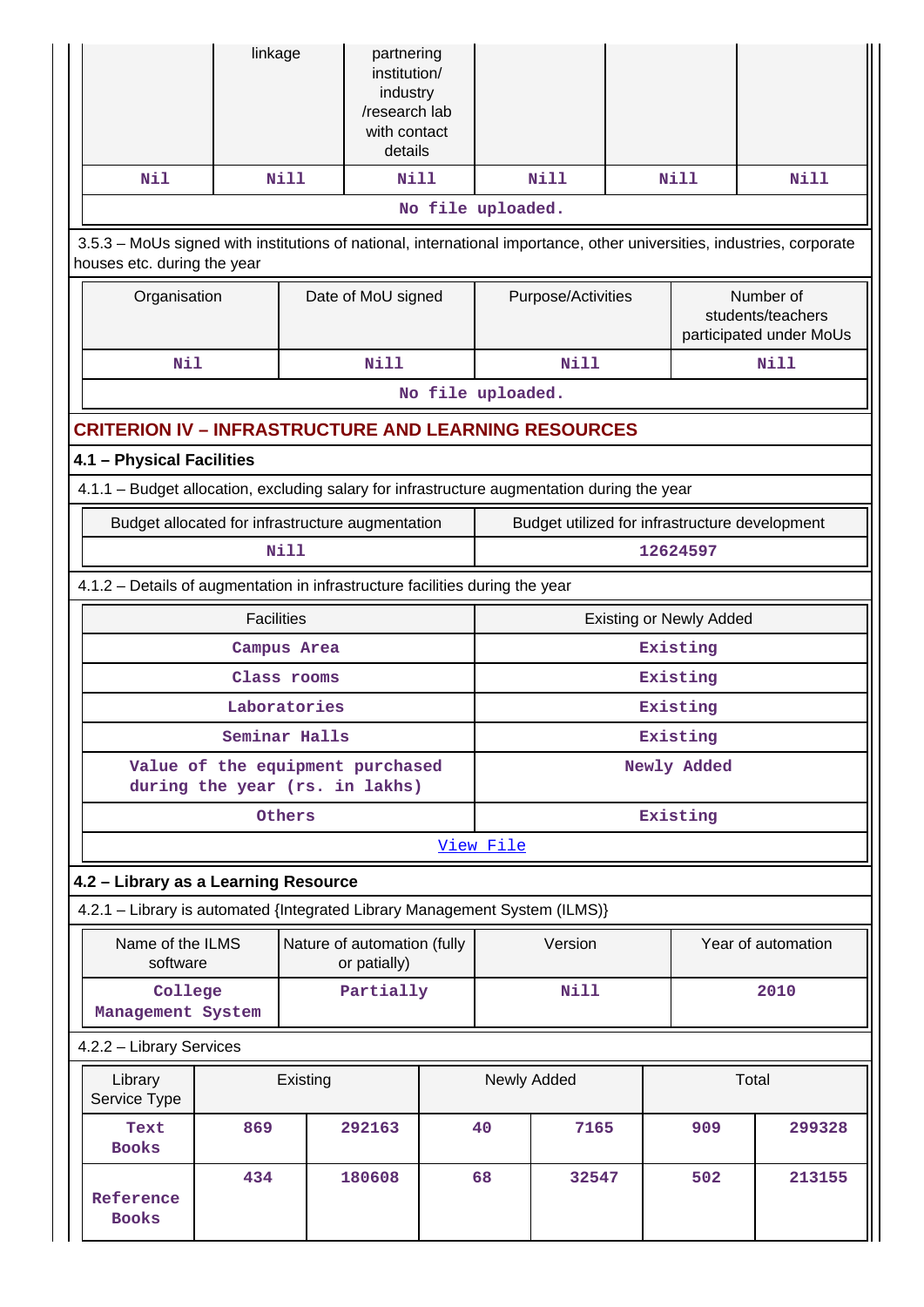| Journals                                                                                                                                           |                                                                                                                                                                                                                                                                          | 14              | <b>Nill</b>                                        |                            | <b>Nill</b>                                            | 240                                                                                                                                                                                                                                                                                                         |                    | 14           |                              | 240                    |
|----------------------------------------------------------------------------------------------------------------------------------------------------|--------------------------------------------------------------------------------------------------------------------------------------------------------------------------------------------------------------------------------------------------------------------------|-----------------|----------------------------------------------------|----------------------------|--------------------------------------------------------|-------------------------------------------------------------------------------------------------------------------------------------------------------------------------------------------------------------------------------------------------------------------------------------------------------------|--------------------|--------------|------------------------------|------------------------|
| $CD \&$                                                                                                                                            |                                                                                                                                                                                                                                                                          | 20              | Nill                                               |                            | Nill                                                   | Nill                                                                                                                                                                                                                                                                                                        |                    | 20           |                              | <b>Nill</b>            |
| Video                                                                                                                                              |                                                                                                                                                                                                                                                                          |                 |                                                    |                            |                                                        |                                                                                                                                                                                                                                                                                                             |                    |              |                              |                        |
| Library<br>Automation                                                                                                                              |                                                                                                                                                                                                                                                                          | $\mathbf{1}$    | <b>Nill</b>                                        |                            | <b>Nill</b>                                            | Nill                                                                                                                                                                                                                                                                                                        |                    | $\mathbf{1}$ |                              | <b>Nill</b>            |
| Others (s                                                                                                                                          |                                                                                                                                                                                                                                                                          | $\mathbf{1}$    | <b>Nill</b>                                        |                            | <b>Nill</b>                                            | <b>Nill</b>                                                                                                                                                                                                                                                                                                 |                    | $\mathbf{1}$ |                              | <b>Nill</b>            |
|                                                                                                                                                    | pecify)                                                                                                                                                                                                                                                                  |                 |                                                    |                            |                                                        |                                                                                                                                                                                                                                                                                                             |                    |              |                              |                        |
|                                                                                                                                                    | View File<br>4.2.3 - E-content developed by teachers such as: e-PG- Pathshala, CEC (under e-PG- Pathshala CEC (Under                                                                                                                                                     |                 |                                                    |                            |                                                        |                                                                                                                                                                                                                                                                                                             |                    |              |                              |                        |
| Graduate) SWAYAM other MOOCs platform NPTEL/NMEICT/any other Government initiatives & institutional<br>(Learning Management System (LMS) etc       |                                                                                                                                                                                                                                                                          |                 |                                                    |                            |                                                        |                                                                                                                                                                                                                                                                                                             |                    |              |                              |                        |
|                                                                                                                                                    | Name of the Teacher                                                                                                                                                                                                                                                      |                 | Name of the Module                                 |                            |                                                        | Platform on which module<br>is developed                                                                                                                                                                                                                                                                    |                    |              | content                      | Date of launching e-   |
| Nil                                                                                                                                                |                                                                                                                                                                                                                                                                          |                 | Nill                                               |                            | <b>Nill</b>                                            |                                                                                                                                                                                                                                                                                                             |                    |              | <b>Nill</b>                  |                        |
|                                                                                                                                                    |                                                                                                                                                                                                                                                                          |                 |                                                    | No file uploaded.          |                                                        |                                                                                                                                                                                                                                                                                                             |                    |              |                              |                        |
| 4.3 - IT Infrastructure                                                                                                                            |                                                                                                                                                                                                                                                                          |                 |                                                    |                            |                                                        |                                                                                                                                                                                                                                                                                                             |                    |              |                              |                        |
| 4.3.1 - Technology Upgradation (overall)                                                                                                           |                                                                                                                                                                                                                                                                          |                 |                                                    |                            |                                                        |                                                                                                                                                                                                                                                                                                             |                    |              |                              |                        |
| <b>Type</b>                                                                                                                                        | <b>Total Co</b><br>mputers                                                                                                                                                                                                                                               | Computer<br>Lab | Internet                                           | <b>Browsing</b><br>centers | Computer<br>Centers                                    | Office                                                                                                                                                                                                                                                                                                      | Departme<br>nts    |              | Available<br><b>Bandwidt</b> | <b>Others</b>          |
|                                                                                                                                                    |                                                                                                                                                                                                                                                                          |                 |                                                    |                            |                                                        |                                                                                                                                                                                                                                                                                                             |                    |              | h (MBPS/<br>GBPS)            |                        |
| Existin<br>g                                                                                                                                       | 28                                                                                                                                                                                                                                                                       | $\Omega$        | 4                                                  | 1                          | $\mathbf{1}$                                           | 3                                                                                                                                                                                                                                                                                                           | 16                 |              | 0                            | $\mathbf 0$            |
| Added                                                                                                                                              | 3                                                                                                                                                                                                                                                                        | $\mathbf 0$     | $\mathbf{0}$                                       | $\mathbf 0$                | $\mathbf 0$                                            | 1                                                                                                                                                                                                                                                                                                           | $\overline{a}$     |              | 0                            | 0                      |
| Total                                                                                                                                              | 31                                                                                                                                                                                                                                                                       | $\pmb{0}$       | $\overline{\mathbf{4}}$                            | 1                          | $\overline{\mathbf{4}}$<br>1<br>18<br>0<br>$\mathbf 0$ |                                                                                                                                                                                                                                                                                                             |                    |              |                              |                        |
| 4.3.2 – Bandwidth available of internet connection in the Institution (Leased line)                                                                |                                                                                                                                                                                                                                                                          |                 |                                                    |                            |                                                        |                                                                                                                                                                                                                                                                                                             |                    |              |                              |                        |
|                                                                                                                                                    |                                                                                                                                                                                                                                                                          |                 |                                                    |                            | 0 MBPS/ GBPS                                           |                                                                                                                                                                                                                                                                                                             |                    |              |                              |                        |
| 4.3.3 - Facility for e-content                                                                                                                     |                                                                                                                                                                                                                                                                          |                 |                                                    |                            |                                                        |                                                                                                                                                                                                                                                                                                             |                    |              |                              |                        |
|                                                                                                                                                    |                                                                                                                                                                                                                                                                          |                 | Name of the e-content development facility         |                            |                                                        | Provide the link of the videos and media centre and                                                                                                                                                                                                                                                         | recording facility |              |                              |                        |
|                                                                                                                                                    |                                                                                                                                                                                                                                                                          | Nil             |                                                    |                            |                                                        |                                                                                                                                                                                                                                                                                                             |                    | Nill         |                              |                        |
| 4.4 - Maintenance of Campus Infrastructure                                                                                                         |                                                                                                                                                                                                                                                                          |                 |                                                    |                            |                                                        |                                                                                                                                                                                                                                                                                                             |                    |              |                              |                        |
| 4.4.1 – Expenditure incurred on maintenance of physical facilities and academic support facilities, excluding salary<br>component, during the year |                                                                                                                                                                                                                                                                          |                 |                                                    |                            |                                                        |                                                                                                                                                                                                                                                                                                             |                    |              |                              |                        |
|                                                                                                                                                    | Assigned Budget on<br>academic facilities                                                                                                                                                                                                                                |                 | Expenditure incurred on<br>maintenance of academic |                            |                                                        | Assigned budget on<br>physical facilities                                                                                                                                                                                                                                                                   |                    |              |                              | Expenditure incurredon |
|                                                                                                                                                    | maintenance of physical<br>facilities<br>facilites                                                                                                                                                                                                                       |                 |                                                    |                            |                                                        |                                                                                                                                                                                                                                                                                                             |                    |              |                              |                        |
|                                                                                                                                                    | Nill                                                                                                                                                                                                                                                                     |                 | 1128314                                            |                            |                                                        | Nill                                                                                                                                                                                                                                                                                                        |                    |              |                              | 1529271                |
|                                                                                                                                                    | 4.4.2 – Procedures and policies for maintaining and utilizing physical, academic and support facilities - laboratory,<br>library, sports complex, computers, classrooms etc. (maximum 500 words) (information to be available in<br>institutional Website, provide link) |                 |                                                    |                            |                                                        |                                                                                                                                                                                                                                                                                                             |                    |              |                              |                        |
|                                                                                                                                                    |                                                                                                                                                                                                                                                                          |                 |                                                    |                            |                                                        | The college authority constitutes sub-committees for maintaining and<br>utilizing physical, academic and support facilities. Sub-committees prepare<br>plan and estimate as per their requirement and follow guidelines of UGC or<br>other funding agencies. After getting approval from college management |                    |              |                              |                        |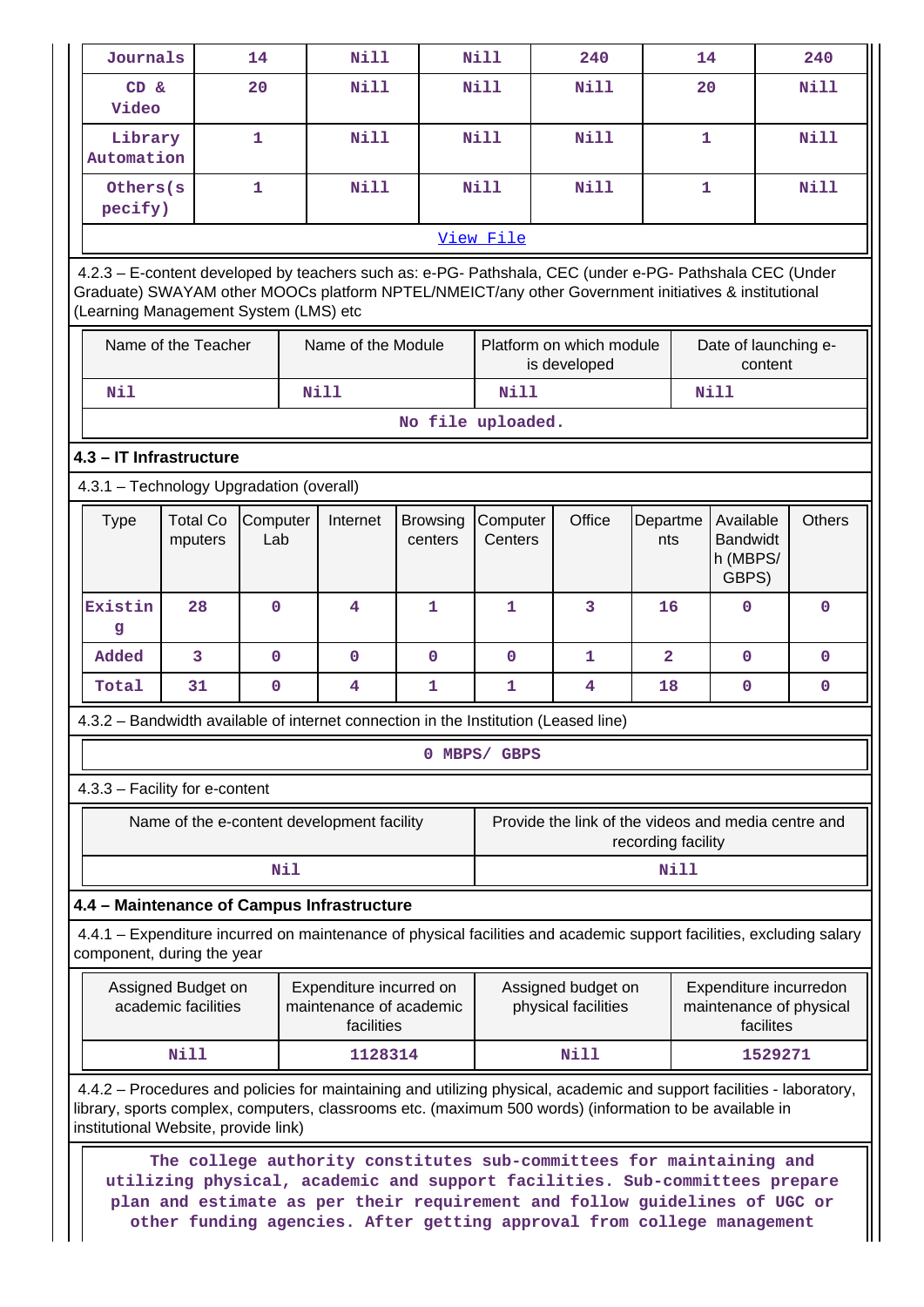**committee (Governing body) the respective committees take necessary steps to accomplish their job within stipulated time frame. College authority along with office staff maintains proper account, audited the same and submit utilization certificate to the authority concerned.**

# **CRITERION V – STUDENT SUPPORT AND PROGRESSION**

# **5.1 – Student Support**

5.1.1 – Scholarships and Financial Support

|                                         | Name/Title of the scheme | Number of students | Amount in Rupees |  |  |  |
|-----------------------------------------|--------------------------|--------------------|------------------|--|--|--|
| Financial Support<br>from institution   | Nill                     | Nill               | Nill             |  |  |  |
| Financial Support<br>from Other Sources |                          |                    |                  |  |  |  |
| a) National                             | Nill                     | Nill               | Nill             |  |  |  |
| b) International                        | Nill                     | Nill               | Nill             |  |  |  |
| No file uploaded.                       |                          |                    |                  |  |  |  |

 5.1.2 – Number of capability enhancement and development schemes such as Soft skill development, Remedial coaching, Language lab, Bridge courses, Yoga, Meditation, Personal Counselling and Mentoring etc.,

| Name of the capability<br>enhancement scheme                                  | Date of implemetation | Number of students<br>enrolled | Agencies involved        |
|-------------------------------------------------------------------------------|-----------------------|--------------------------------|--------------------------|
| Popular talk on<br>Ecological Food<br>print                                   | 09/09/2015            | 75                             | In house                 |
| Seminar on Budget<br>$2016 - 17$ and<br>application of<br>Ambedkar Principles | 05/03/2016            | 10                             | Ambedkar Study<br>Center |

**No file uploaded.**

 5.1.3 – Students benefited by guidance for competitive examinations and career counselling offered by the institution during the year

| Year | Name of the<br>scheme | Number of<br>benefited<br>students for<br>competitive<br>examination | Number of<br>benefited<br>students by<br>career<br>counseling<br>activities | Number of<br>students who<br>have passedin<br>the comp. exam | Number of<br>studentsp placed |  |  |  |  |
|------|-----------------------|----------------------------------------------------------------------|-----------------------------------------------------------------------------|--------------------------------------------------------------|-------------------------------|--|--|--|--|
| N111 | N11                   | Nill                                                                 | Nill                                                                        | Nill                                                         | Nill                          |  |  |  |  |
|      | No file uploaded.     |                                                                      |                                                                             |                                                              |                               |  |  |  |  |

 5.1.4 – Institutional mechanism for transparency, timely redressal of student grievances, Prevention of sexual harassment and ragging cases during the year

| Total grievances received | Number of grievances redressed | Avg. number of days for grievance<br>redressal |
|---------------------------|--------------------------------|------------------------------------------------|
| Nill                      | Nil)                           | Nill                                           |

# **5.2 – Student Progression**

5.2.1 – Details of campus placement during the year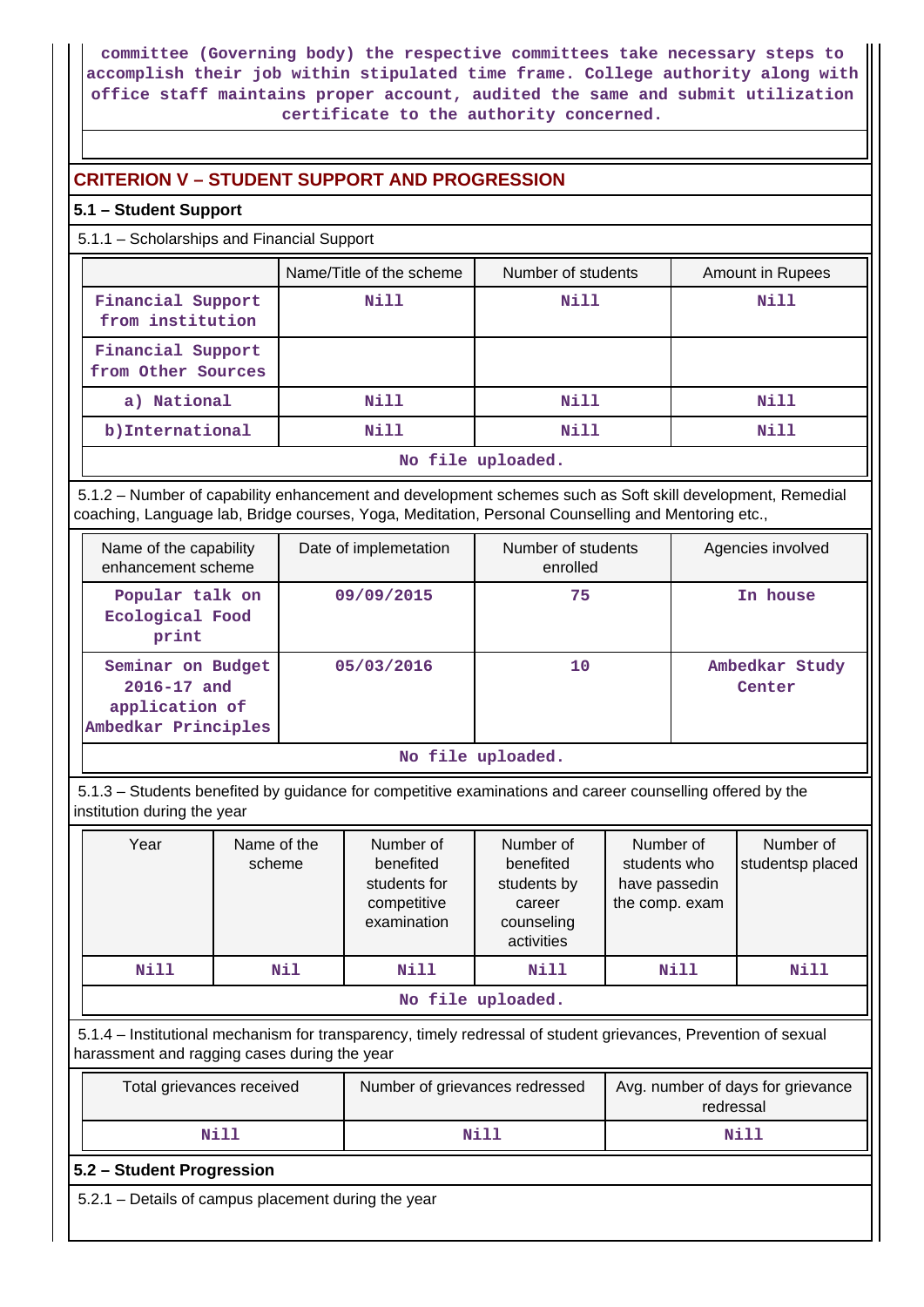|                                    | On campus                                                                     |                              | Off campus                         |                                                                                                            |                                                                               |  |  |  |  |  |
|------------------------------------|-------------------------------------------------------------------------------|------------------------------|------------------------------------|------------------------------------------------------------------------------------------------------------|-------------------------------------------------------------------------------|--|--|--|--|--|
| Nameof<br>organizations<br>visited | Number of<br>students<br>participated                                         | Number of<br>stduents placed | Nameof<br>organizations<br>visited | Number of<br>students<br>participated                                                                      | Number of<br>stduents placed                                                  |  |  |  |  |  |
| Nil                                | <b>Nill</b>                                                                   | <b>Nill</b>                  | <b>Nill</b>                        | <b>Nill</b>                                                                                                | <b>Nill</b>                                                                   |  |  |  |  |  |
|                                    | No file uploaded.                                                             |                              |                                    |                                                                                                            |                                                                               |  |  |  |  |  |
|                                    | 5.2.2 - Student progression to higher education in percentage during the year |                              |                                    |                                                                                                            |                                                                               |  |  |  |  |  |
| Year                               | Number of<br>students<br>enrolling into<br>higher education                   | Programme<br>graduated from  | Depratment<br>graduated from       | Name of<br>institution joined                                                                              | Name of<br>programme<br>admitted to                                           |  |  |  |  |  |
| 2015                               | 3                                                                             | <b>BSC</b>                   | Chemistry                          | 1) Sikkim<br>Manipal<br>Institute of<br>Technology<br>2) Gauhati<br>University<br>3) Gauhati<br>University | <b>MSC</b>                                                                    |  |  |  |  |  |
| 2015                               | $\overline{2}$                                                                | <b>BA</b>                    | <b>Assamese</b>                    | DODL,<br>Namrup<br>College<br>Centre                                                                       | <b>MA</b>                                                                     |  |  |  |  |  |
| 2015                               | $\overline{\mathbf{2}}$                                                       | <b>BA</b>                    | Sociology                          | 1)<br>Dibrugarh<br>University,<br>2) Dibrugarh<br>University                                               | $1)$ MA<br>(Distance<br>mode) 2) MSW                                          |  |  |  |  |  |
| 2015                               | $\overline{\mathbf{2}}$                                                       | <b>BSC</b>                   | Botany                             | 1)<br>Dibrugarh<br>University,<br>2)<br>University<br>of Science<br>and<br>Technology,<br>Meghalya         | $1)$ & 2) M.<br>Sc in Biotec<br>hnology                                       |  |  |  |  |  |
| 2015                               | 1                                                                             | <b>BSC</b>                   | Physics                            | Tezpur<br>University                                                                                       | M. Sc in N<br>ano-<br>Technology                                              |  |  |  |  |  |
| 2015                               | $\mathbf{1}$                                                                  | <b>BA</b>                    | Economics                          | Dibrugarh<br>University                                                                                    | <b>B</b> Ed                                                                   |  |  |  |  |  |
| 2015                               | 1                                                                             | BA                           | Education                          | Tezpur<br>University                                                                                       | MA                                                                            |  |  |  |  |  |
| 2015                               | 3                                                                             | <b>BSC</b>                   | Zoology                            | $1)$ IIT,<br>Roorkee 2)<br>Bodoland<br>University<br>3) D. L. Ed.                                          | $1 & 2)$ M.<br>Sc Biotechno<br>$logy$ 3)<br>Teaching<br>certificate<br>course |  |  |  |  |  |
| 2015                               | $\overline{\mathbf{2}}$                                                       | BA                           | English                            | 1.                                                                                                         | MA                                                                            |  |  |  |  |  |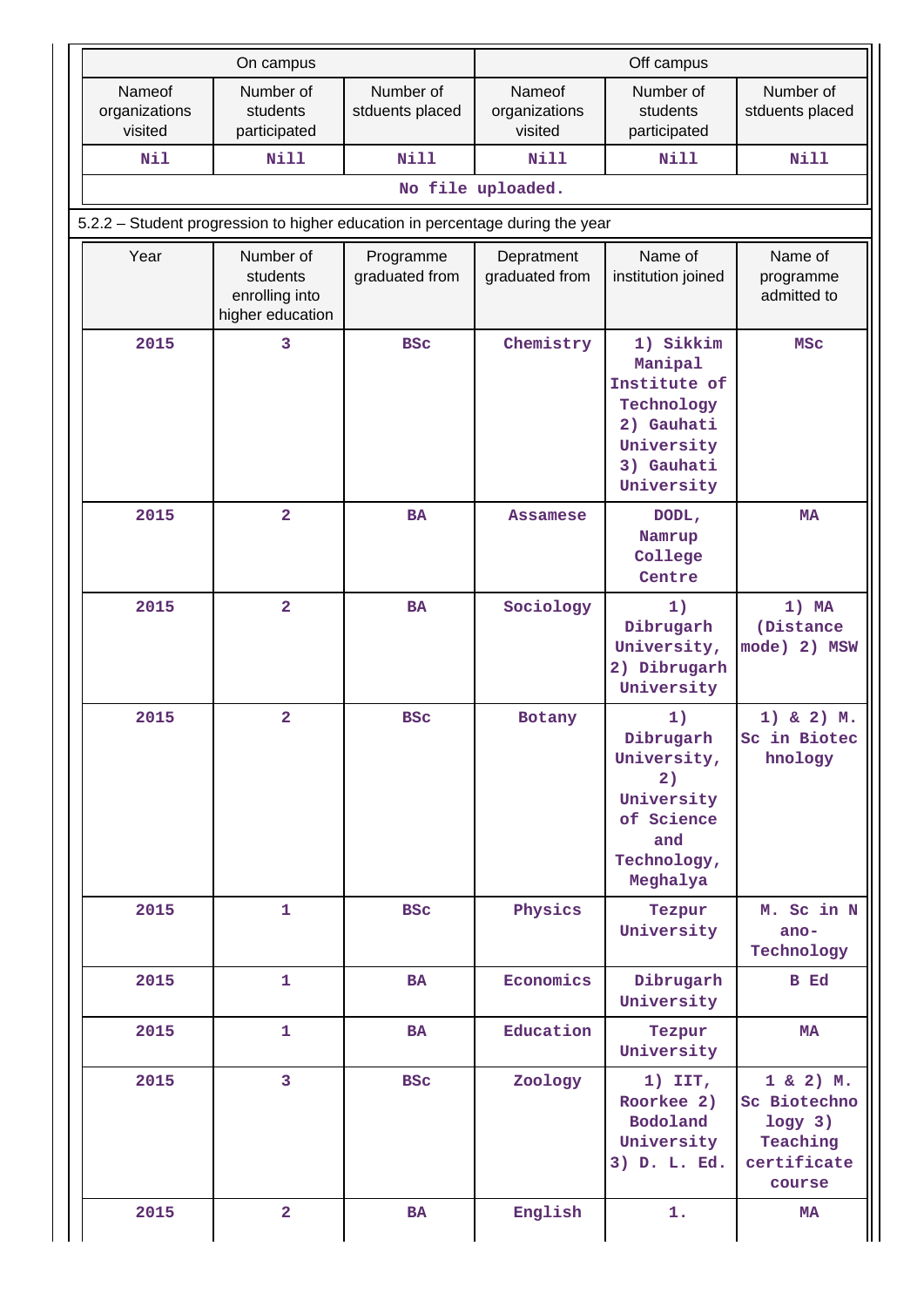|                                                                                                                                                                                        |                                                                                                                                                           |                            |                                                                          |      |  | Dibrugarh<br>University2.<br>2) IGNOU   |                        |  |
|----------------------------------------------------------------------------------------------------------------------------------------------------------------------------------------|-----------------------------------------------------------------------------------------------------------------------------------------------------------|----------------------------|--------------------------------------------------------------------------|------|--|-----------------------------------------|------------------------|--|
|                                                                                                                                                                                        | View File                                                                                                                                                 |                            |                                                                          |      |  |                                         |                        |  |
| 5.2.3 - Students qualifying in state/ national/ international level examinations during the year<br>(eg:NET/SET/SLET/GATE/GMAT/CAT/GRE/TOFEL/Civil Services/State Government Services) |                                                                                                                                                           |                            |                                                                          |      |  |                                         |                        |  |
|                                                                                                                                                                                        | <b>Items</b>                                                                                                                                              |                            |                                                                          |      |  | Number of students selected/ qualifying |                        |  |
|                                                                                                                                                                                        | Nill                                                                                                                                                      |                            |                                                                          |      |  | <b>Nill</b>                             |                        |  |
|                                                                                                                                                                                        |                                                                                                                                                           |                            | No file uploaded.                                                        |      |  |                                         |                        |  |
| 5.2.4 - Sports and cultural activities / competitions organised at the institution level during the year                                                                               |                                                                                                                                                           |                            |                                                                          |      |  |                                         |                        |  |
| Activity                                                                                                                                                                               |                                                                                                                                                           |                            | Level                                                                    |      |  | Number of Participants                  |                        |  |
| Literacy competitions<br>during college week                                                                                                                                           |                                                                                                                                                           |                            | Institutional level                                                      |      |  | 74                                      |                        |  |
| Cultural competitions<br>during college week                                                                                                                                           |                                                                                                                                                           | Institutional level<br>175 |                                                                          |      |  |                                         |                        |  |
| Sports (boys girls)                                                                                                                                                                    |                                                                                                                                                           |                            | Institutional level<br>110                                               |      |  |                                         |                        |  |
| Inter College Taekwondo<br>Tournament                                                                                                                                                  |                                                                                                                                                           |                            | University level                                                         | 83   |  |                                         |                        |  |
|                                                                                                                                                                                        |                                                                                                                                                           |                            | View File                                                                |      |  |                                         |                        |  |
| 5.3 - Student Participation and Activities                                                                                                                                             |                                                                                                                                                           |                            |                                                                          |      |  |                                         |                        |  |
| 5.3.1 – Number of awards/medals for outstanding performance in sports/cultural activities at national/international<br>level (award for a team event should be counted as one)         |                                                                                                                                                           |                            |                                                                          |      |  |                                         |                        |  |
| Year                                                                                                                                                                                   | Name of the<br>award/medal                                                                                                                                | National/<br>Internaional  | Number of<br>Number of<br>awards for<br>awards for<br>Cultural<br>Sports |      |  | Student ID<br>number                    | Name of the<br>student |  |
| Nill                                                                                                                                                                                   | Nil                                                                                                                                                       | Nill                       | Nill                                                                     | Nill |  | Nill                                    | Nill                   |  |
|                                                                                                                                                                                        |                                                                                                                                                           |                            | No file uploaded.                                                        |      |  |                                         |                        |  |
|                                                                                                                                                                                        | 5.3.2 - Activity of Student Council & representation of students on academic & administrative bodies/committees of<br>the institution (maximum 500 words) |                            |                                                                          |      |  |                                         |                        |  |

 **1. College Magazine: Namrup College student's forum published a magazine name "KOTHIA" biennially with the supervision of teacher. 2. Guidance and counselling: Career guidance and counselling cell conducted related programme on time to time. 3. National Service Scheme (NSS): NSS unit of Namrup College organized volunteer camp in nearby area and take part in every programme organized by the college. 4. Student Aid Fund: Financial aid provided to the poor and meritorious students on selective basis by the college authority, Women Cell and Development Cell and Teacher Unit of Namrup College. 5. Best Graduate Award: Students who got highest marks in the degree final examination awarded the "Best Graduate Award" on the college establishment day programme. 6. Memorial Lecture, Debate and Essay competition: Namrup College organized "Bhaba Konwar memorial Lecture's as a part college establishment day programme. Essay competition also organized among the students in different occasions. 7. Excursion: College has organized excursion tour for the selective students in every year. 8. Student Union: Namrup College Student Union Election held every year to give freedom to share their issues and solution to the authority, to develop leadership as well as co-curricular activities among the students. 9. Facilities for the students: (a) Sports facility: College has an indoor stadium and big playground where students can practice and prepare for competitions.**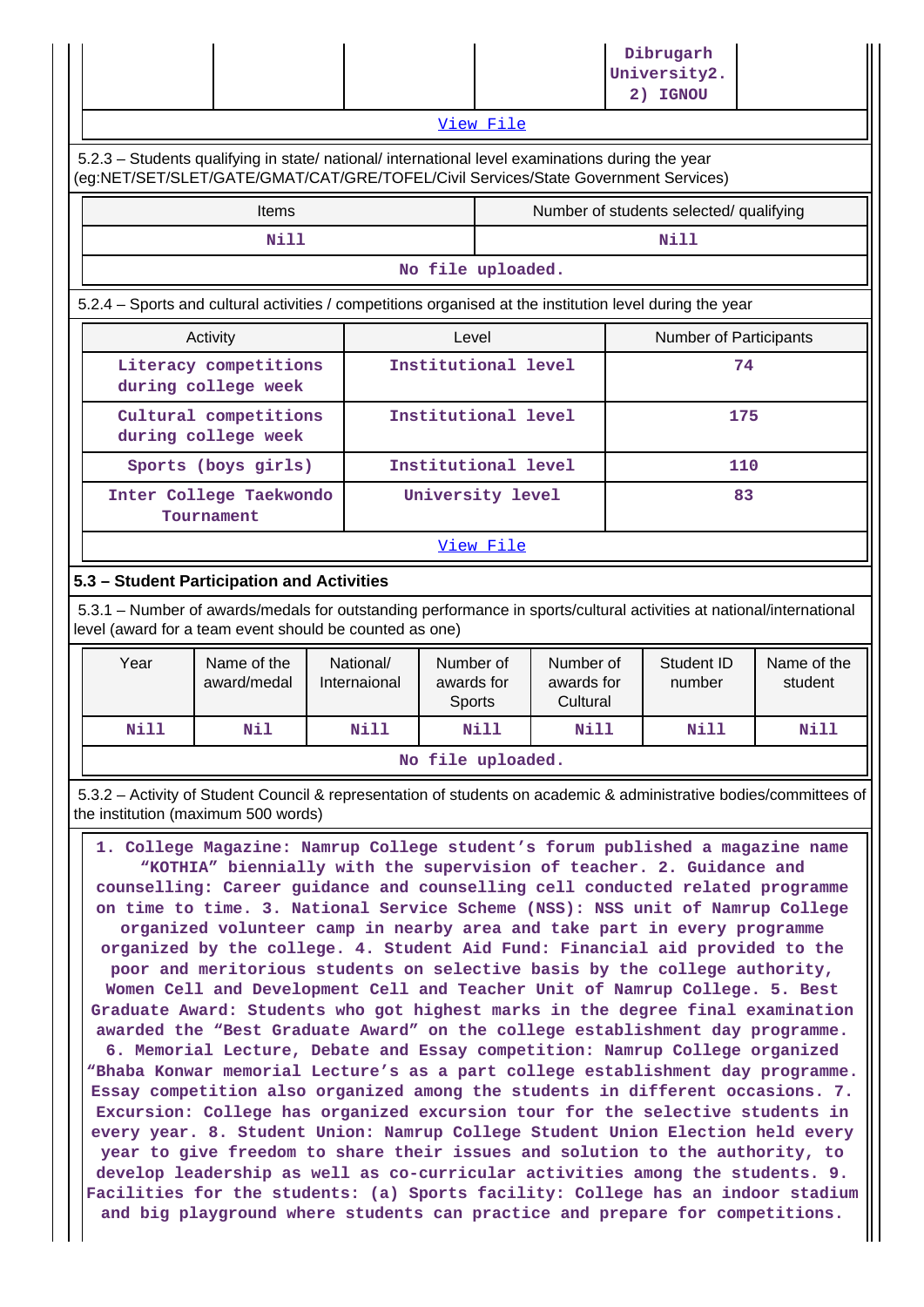**(b) Hostel facilities: A well equipped girls hostel is running in the college campus. (c) Canteen: Canteen facilities for the students where the provision of hygienic food items and drinking water facilities. (d) Computer lab and internet facilities are provided for students. (e) Language lab is set-up in the department of English. (f) Library: College library provides text books, reference books, magazine, journal, news papers etc. For the students. (g) Biotech Hub: College has Institutional level Biotech hub that sponsored by Department of Biotechnology, Govt. Of India. Through this hub, college students can avail laboratory facilities for their practical and project works. Besides these, biotech hub has facilities for ICT based class teaching. (h) Spoken English Course: English department provides spoken English course. (i) Laboratory: College has provided laboratory facilities for science and arts students according to their requirements. (j) College has formed different societies by the active support of students. The aim of these societies is to create leadership, responsible social workers, smooth conduct of different programme in the college. (k) During the academic session of 2015-16, College has organized Inter-college Taekwondo Tournament – 2014 for consecutive 3rd year that held on 13th and 14th October 2015 to create better environment in sport and to encourage youth towards sports from the region. l) During the academic session 6 students from chemistry department were undergone industrial training at Brahmaputra Valley Fertilization Corporation.**

### **5.4 – Alumni Engagement**

5.4.1 – Whether the institution has registered Alumni Association?

 **No**

5.4.2 – No. of enrolled Alumni:

**12**

5.4.3 – Alumni contribution during the year (in Rupees) :

**0**

5.4.4 – Meetings/activities organized by Alumni Association :

**Nil** 

# **CRITERION VI – GOVERNANCE, LEADERSHIP AND MANAGEMENT**

### **6.1 – Institutional Vision and Leadership**

 6.1.1 – Mention two practices of decentralization and participative management during the last year (maximum 500 words)

 **1. The college has a decentralised system of working. Several steps are taken for distribution of power and duties. For instance, different committees are formed to look after different academic /administrative works of the college. There are examination committee, library committee, beautification committee, construction committee etc. Each member of the college is associated with one or more committee. These committees are remained accountable for the performance and development in the concerned Fields. 2. Secondly, to conduct the final examination, different officer-in-charges are selected from the experienced faculty members to conduct examinations for different semesters. The selected in-charges are liable to assign duties to other teachers as Invigilator, make arrangements for examination related settings, and do all the other tasks related to the examination.**

6.1.2 – Does the institution have a Management Information System (MIS)?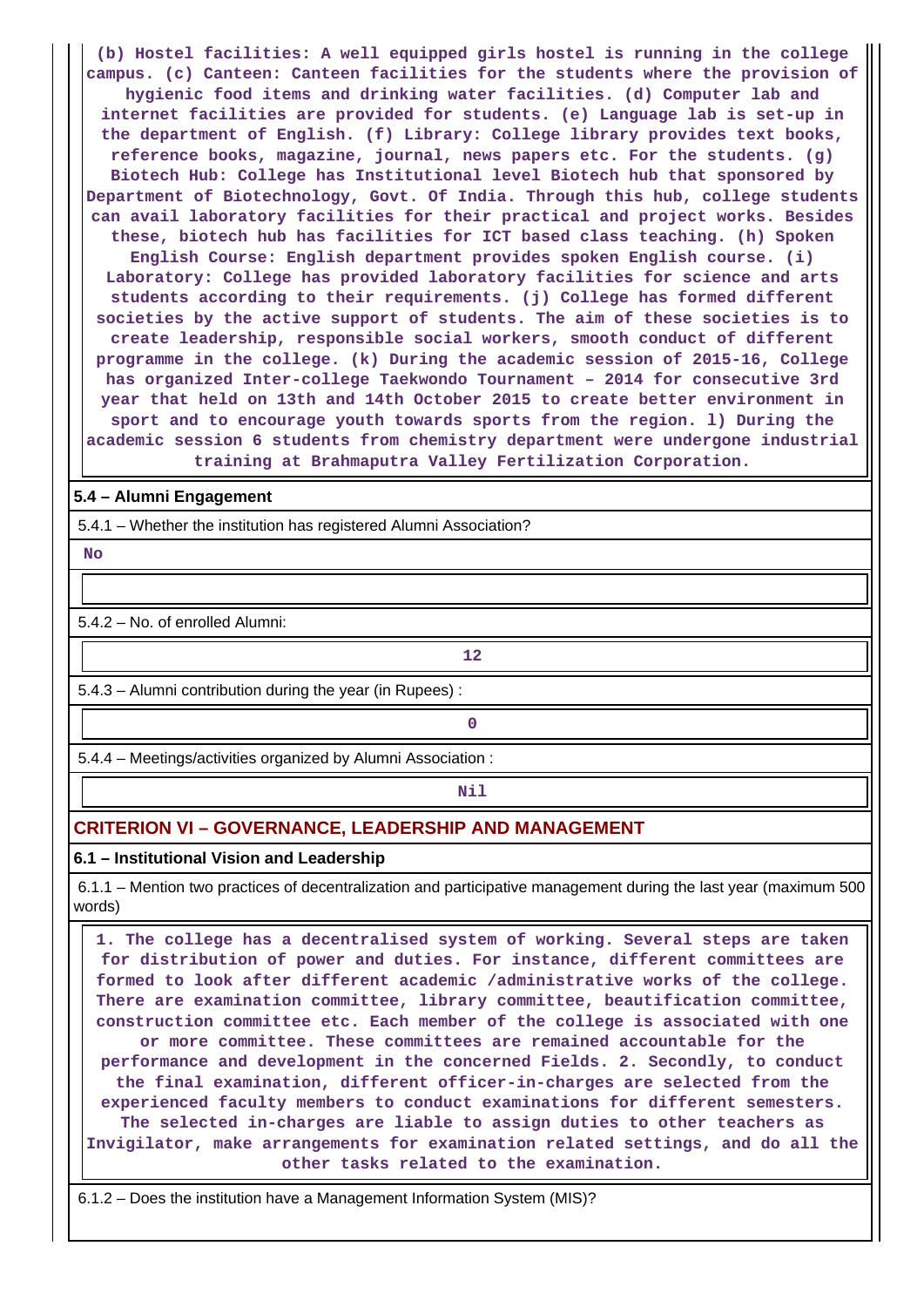### **Partial**

# **6.2 – Strategy Development and Deployment**

6.2.1 – Quality improvement strategies adopted by the institution for each of the following (with in 100 words each):

| <b>Strategy Type</b>                                          | Details                                                                                                                                                                                                                                                                                                                                                                                                                                                                                                                                                                          |
|---------------------------------------------------------------|----------------------------------------------------------------------------------------------------------------------------------------------------------------------------------------------------------------------------------------------------------------------------------------------------------------------------------------------------------------------------------------------------------------------------------------------------------------------------------------------------------------------------------------------------------------------------------|
| Curriculum Development                                        | Since the college is affiliated to<br>Dibrugarh University, all the steps<br>regarding curriculum development is<br>taken by the University itself.                                                                                                                                                                                                                                                                                                                                                                                                                              |
| Teaching and Learning                                         | For effective teaching and learning<br>Audio-visual system is used in some<br>classes. Students' progress is<br>regularly monitored through unit test,<br>sessional test, seminars/group<br>discussion and home assignments. Extra-<br>curricular programmes like Quiz,<br>debating and cultural competitions are<br>held to improve the overall knowledge<br>of the students. Talks by special<br>invitees are also arranged on certain<br>topics.                                                                                                                              |
| Examination and Evaluation                                    | Unit tests and sessional examinations<br>are held regularly. Final examinations<br>are held according to University<br>schedule. Many of our teachers take<br>part in the evaluation process of the<br>final examinations. Semester<br>examinations are conducted by the<br>affiliating university. College<br>conducts internal assessment of<br>students according to the university<br>guidelines. Class tests/surprise tests,<br>student seminars, interactive sessions,<br>practical examinations, debates etc are<br>conducted by departments to evaluate<br>the students. |
| Research and Development                                      | Teachers are encouraged by the<br>authority to initiate research. One<br>teacher was engaged in research work<br>for PhD. Moreover, the teachers of the<br>college regularly attend seminars and<br>publish their research articles in<br>national and international journals.                                                                                                                                                                                                                                                                                                   |
| Library, ICT and Physical<br>Infrastructure / Instrumentation | The college Library is well equipped<br>with reading room, adequate books and<br>journals and internet facility. Text<br>books and Reference books of all<br>subjects were bought in this year. A<br>Network Resources Centre was there for<br>the use of students and faculties.                                                                                                                                                                                                                                                                                                |
| Human Resource Management                                     | Time to time notifications are given<br>from the authority to the teaching and<br>non-teaching staff for regular and<br>punctual execution of their duties.                                                                                                                                                                                                                                                                                                                                                                                                                      |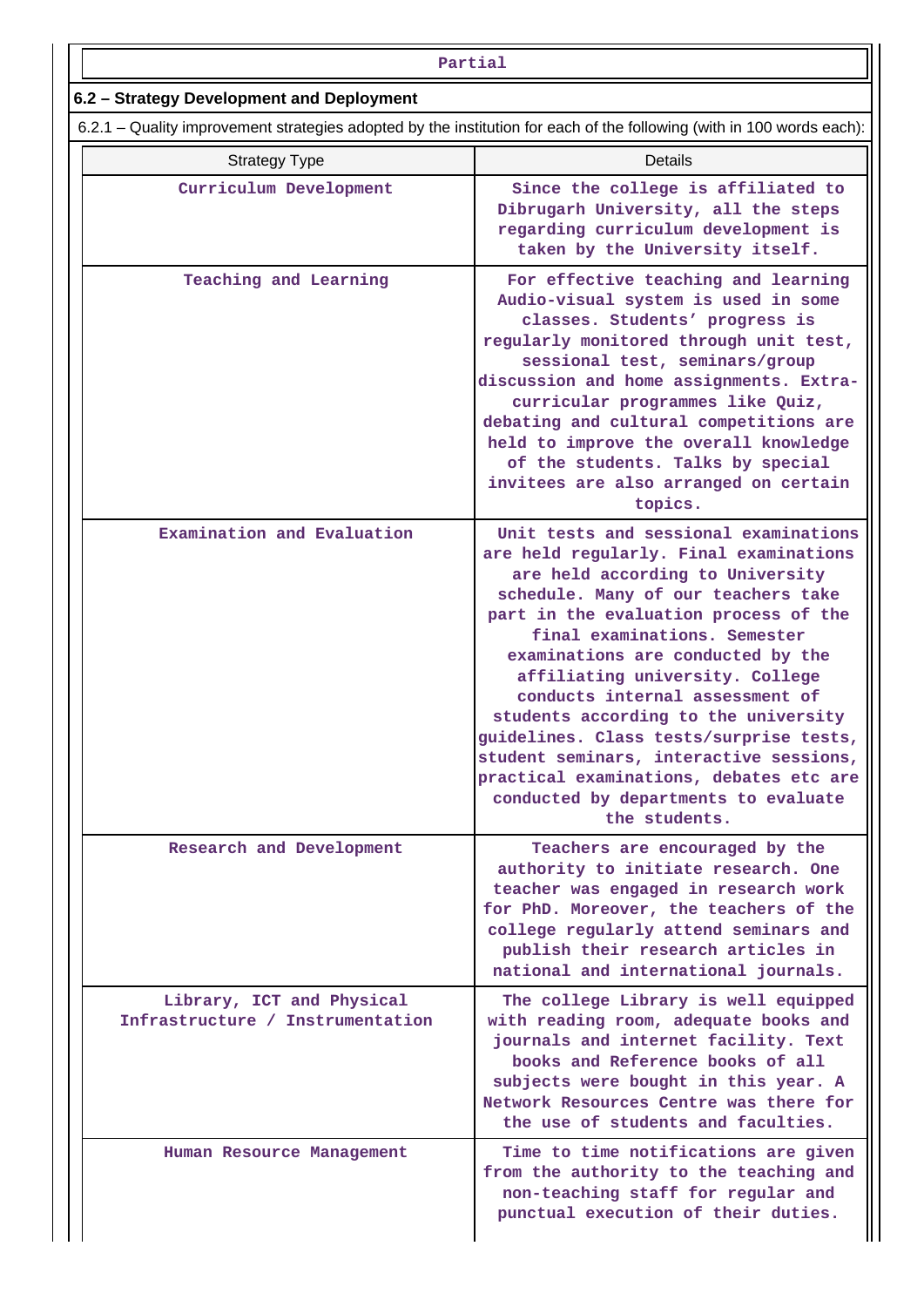|                                      | Meetings between authority and the<br>teaching staff are held to discuss on<br>various matters related to the<br>institution. Various committees and<br>societies are formed to perform<br>different tasks. |
|--------------------------------------|-------------------------------------------------------------------------------------------------------------------------------------------------------------------------------------------------------------|
| Industry Interaction / Collaboration | Faculty members of chemistry<br>department have collaborated with APL,<br>Namrup to develop industrial skills of<br>the students.                                                                           |

6.2.2 – Implementation of e-governance in areas of operations:

| E-governace area                     | Details                                                                                                                                                                                                                                                                                                                                                                                                                                    |
|--------------------------------------|--------------------------------------------------------------------------------------------------------------------------------------------------------------------------------------------------------------------------------------------------------------------------------------------------------------------------------------------------------------------------------------------------------------------------------------------|
| Planning and Development             | 1. College has proposed complete<br>office automation in the DPR of RUSA<br>proposal. Office automation will<br>include students' database, faculty and<br>staff database, etc. 2. Library<br>automation has been initiated by the<br>use of SOUL software                                                                                                                                                                                 |
| Administration                       | 1. Notices and circulars are uploaded<br>in the college website, 2. College has<br>proposed complete office automation in<br>the DPR of RUSA scheme Each and every<br>IQAC notice is circulated by the<br>coordinator himself through letter and<br>official circular,                                                                                                                                                                     |
| Finance and Accounts                 | 1. Salary of faculty members and<br>staff is transferred directly to the<br>bank account. Salary bills are<br>submitted to the treasury through IFMS<br>software E-tender is notified as per<br>the government guidelines for purchase<br>of items                                                                                                                                                                                         |
| Student Admission and Support        | Applications are submitted for<br>admission to different courses through<br>the offline.                                                                                                                                                                                                                                                                                                                                                   |
| Examination                          | 1. Evaluation of answer scripts is<br>conducted offline in the affiliating<br>university. Faculty members of this<br>college follow fully offline system and<br>perform their evaluation duties as<br>examiner, head examiner, scrutinizer,<br>reviewer as and when appointed by the<br>university, 2. Faculty of Science and<br>certain department of arts are<br>performed external examiner duty as per<br>order of University and DPI. |
| 6.3 - Faculty Empowerment Strategies |                                                                                                                                                                                                                                                                                                                                                                                                                                            |

 6.3.1 – Teachers provided with financial support to attend conferences / workshops and towards membership fee of professional bodies during the year

| Year | Name of Teacher | Name of conference/ | Name of the                               | Amount of support |
|------|-----------------|---------------------|-------------------------------------------|-------------------|
|      |                 |                     | workshop attended   professional body for |                   |
|      |                 | for which financial | which membership                          |                   |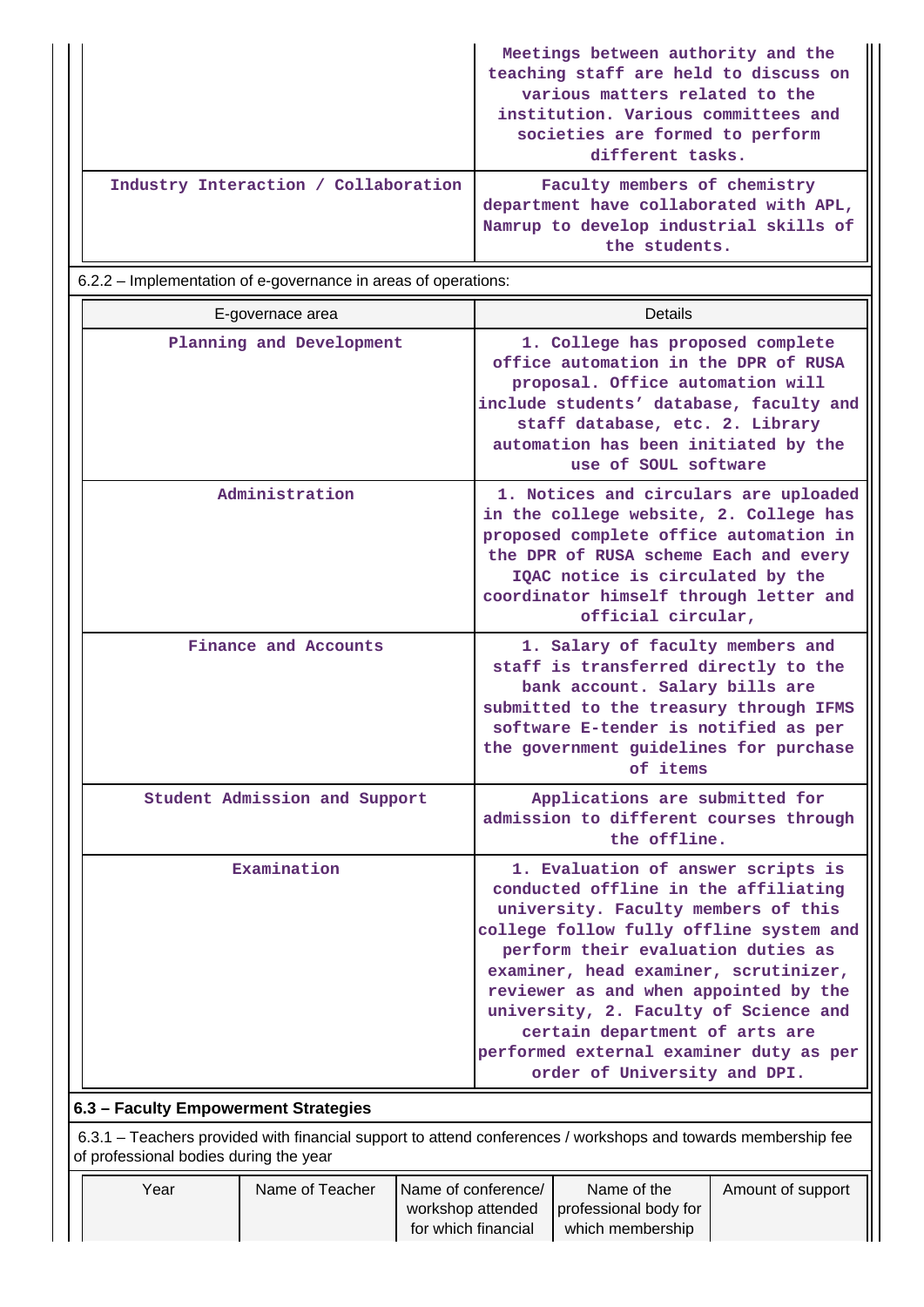|                                                                                                                                                                                                     |                                                                                                                                                      |                                                                                             |                  | support provided                                                                                               |            |            | fee is provided                                             |             |                 |                                                      |
|-----------------------------------------------------------------------------------------------------------------------------------------------------------------------------------------------------|------------------------------------------------------------------------------------------------------------------------------------------------------|---------------------------------------------------------------------------------------------|------------------|----------------------------------------------------------------------------------------------------------------|------------|------------|-------------------------------------------------------------|-------------|-----------------|------------------------------------------------------|
|                                                                                                                                                                                                     |                                                                                                                                                      |                                                                                             |                  | No Data Entered/Not Applicable !!!                                                                             |            |            |                                                             |             |                 |                                                      |
|                                                                                                                                                                                                     |                                                                                                                                                      |                                                                                             |                  | No file uploaded.                                                                                              |            |            |                                                             |             |                 |                                                      |
| 6.3.2 – Number of professional development / administrative training programmes organized by the College for<br>teaching and non teaching staff during the year                                     |                                                                                                                                                      |                                                                                             |                  |                                                                                                                |            |            |                                                             |             |                 |                                                      |
| Year                                                                                                                                                                                                |                                                                                                                                                      | Title of the<br>professional<br>development<br>programme<br>organised for<br>teaching staff |                  | Title of the<br>From date<br>administrative<br>training<br>programme<br>organised for<br>non-teaching<br>staff |            |            | To Date<br>Number of<br>participants<br>(Teaching<br>staff) |             |                 | Number of<br>participants<br>(non-teaching<br>staff) |
|                                                                                                                                                                                                     |                                                                                                                                                      |                                                                                             |                  | No Data Entered/Not Applicable !!!                                                                             |            |            |                                                             |             |                 |                                                      |
|                                                                                                                                                                                                     |                                                                                                                                                      |                                                                                             |                  | No file uploaded.                                                                                              |            |            |                                                             |             |                 |                                                      |
| 6.3.3 - No. of teachers attending professional development programmes, viz., Orientation Programme, Refresher<br>Course, Short Term Course, Faculty Development Programmes during the year          |                                                                                                                                                      |                                                                                             |                  |                                                                                                                |            |            |                                                             |             |                 |                                                      |
| Title of the<br>professional<br>development<br>programme                                                                                                                                            | Number of teachers<br>From Date<br>who attended                                                                                                      |                                                                                             | To date          |                                                                                                                |            | Duration   |                                                             |             |                 |                                                      |
| Refresher<br>Course                                                                                                                                                                                 |                                                                                                                                                      | 1                                                                                           |                  |                                                                                                                | 18/04/2016 | 08/05/2016 |                                                             |             | 21              |                                                      |
| Short Term<br>Course                                                                                                                                                                                |                                                                                                                                                      | $\mathbf{1}$                                                                                |                  |                                                                                                                | 10/03/2016 | 16/03/2016 |                                                             |             | $\overline{7}$  |                                                      |
|                                                                                                                                                                                                     | View File                                                                                                                                            |                                                                                             |                  |                                                                                                                |            |            |                                                             |             |                 |                                                      |
| 6.3.4 - Faculty and Staff recruitment (no. for permanent recruitment):                                                                                                                              |                                                                                                                                                      |                                                                                             |                  |                                                                                                                |            |            |                                                             |             |                 |                                                      |
|                                                                                                                                                                                                     |                                                                                                                                                      | Teaching                                                                                    |                  |                                                                                                                |            |            | Non-teaching                                                |             |                 |                                                      |
| Permanent                                                                                                                                                                                           |                                                                                                                                                      |                                                                                             | <b>Full Time</b> |                                                                                                                |            | Permanent  |                                                             |             |                 | <b>Full Time</b>                                     |
| 1                                                                                                                                                                                                   |                                                                                                                                                      |                                                                                             | 1                |                                                                                                                | Nill       |            |                                                             | <b>Nill</b> |                 |                                                      |
| 6.3.5 - Welfare schemes for                                                                                                                                                                         |                                                                                                                                                      |                                                                                             |                  |                                                                                                                |            |            |                                                             |             |                 |                                                      |
|                                                                                                                                                                                                     | Teaching                                                                                                                                             |                                                                                             |                  | Non-teaching                                                                                                   |            |            |                                                             |             | <b>Students</b> |                                                      |
|                                                                                                                                                                                                     | 1                                                                                                                                                    |                                                                                             |                  |                                                                                                                | 1          |            |                                                             |             | 1.              |                                                      |
| 6.4 - Financial Management and Resource Mobilization                                                                                                                                                |                                                                                                                                                      |                                                                                             |                  |                                                                                                                |            |            |                                                             |             |                 |                                                      |
| 6.4.1 - Institution conducts internal and external financial audits regularly (with in 100 words each)                                                                                              |                                                                                                                                                      |                                                                                             |                  |                                                                                                                |            |            |                                                             |             |                 |                                                      |
| The college has audited all the accounts through internal audit at the end of<br>the financial year. External audits are also do as per the government role by<br>the government appointed Auditor. |                                                                                                                                                      |                                                                                             |                  |                                                                                                                |            |            |                                                             |             |                 |                                                      |
|                                                                                                                                                                                                     | 6.4.2 - Funds / Grants received from management, non-government bodies, individuals, philanthropies during the<br>year(not covered in Criterion III) |                                                                                             |                  |                                                                                                                |            |            |                                                             |             |                 |                                                      |
| Name of the non government<br>funding agencies /individuals                                                                                                                                         |                                                                                                                                                      |                                                                                             |                  | Funds/ Grnats received in Rs.                                                                                  |            |            |                                                             |             | Purpose         |                                                      |
|                                                                                                                                                                                                     |                                                                                                                                                      |                                                                                             |                  | No Data Entered/Not Applicable !!!                                                                             |            |            |                                                             |             |                 |                                                      |
|                                                                                                                                                                                                     |                                                                                                                                                      |                                                                                             |                  | No file uploaded.                                                                                              |            |            |                                                             |             |                 |                                                      |
| 6.4.3 - Total corpus fund generated                                                                                                                                                                 |                                                                                                                                                      |                                                                                             |                  |                                                                                                                |            |            |                                                             |             |                 |                                                      |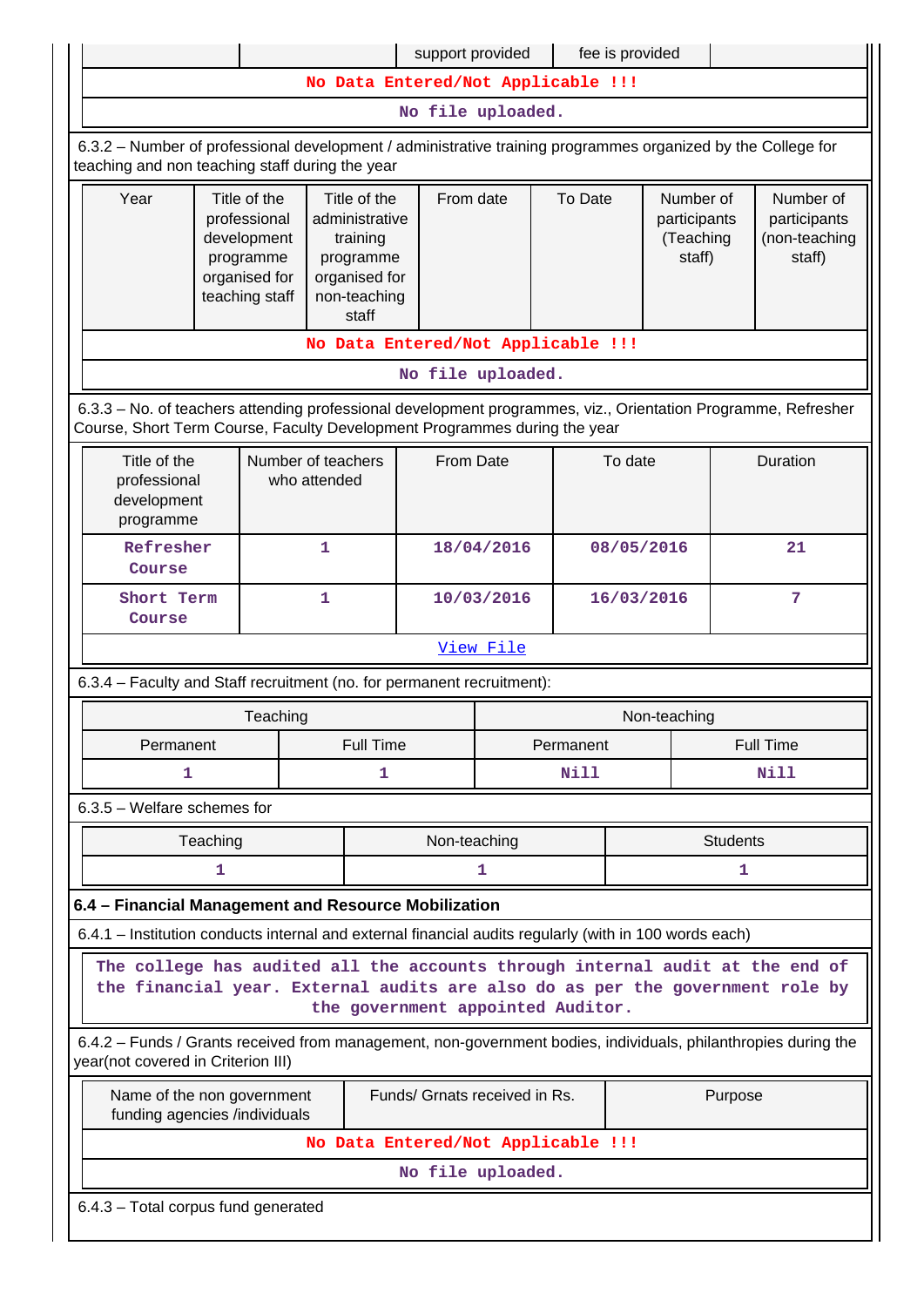|                                                                                                                                                                                                                                                                                                                                                                                                                                                                                                                                                                                                                                                                                                                                                                                                                                                                                                                                                                                  |                                                                                     | 200000                                                                                                                                                                                                                                          |                      |  |             |                           |
|----------------------------------------------------------------------------------------------------------------------------------------------------------------------------------------------------------------------------------------------------------------------------------------------------------------------------------------------------------------------------------------------------------------------------------------------------------------------------------------------------------------------------------------------------------------------------------------------------------------------------------------------------------------------------------------------------------------------------------------------------------------------------------------------------------------------------------------------------------------------------------------------------------------------------------------------------------------------------------|-------------------------------------------------------------------------------------|-------------------------------------------------------------------------------------------------------------------------------------------------------------------------------------------------------------------------------------------------|----------------------|--|-------------|---------------------------|
| 6.5 - Internal Quality Assurance System                                                                                                                                                                                                                                                                                                                                                                                                                                                                                                                                                                                                                                                                                                                                                                                                                                                                                                                                          |                                                                                     |                                                                                                                                                                                                                                                 |                      |  |             |                           |
| 6.5.1 – Whether Academic and Administrative Audit (AAA) has been done?                                                                                                                                                                                                                                                                                                                                                                                                                                                                                                                                                                                                                                                                                                                                                                                                                                                                                                           |                                                                                     |                                                                                                                                                                                                                                                 |                      |  |             |                           |
| Audit Type                                                                                                                                                                                                                                                                                                                                                                                                                                                                                                                                                                                                                                                                                                                                                                                                                                                                                                                                                                       |                                                                                     | External                                                                                                                                                                                                                                        |                      |  | Internal    |                           |
|                                                                                                                                                                                                                                                                                                                                                                                                                                                                                                                                                                                                                                                                                                                                                                                                                                                                                                                                                                                  | Yes/No                                                                              | Agency                                                                                                                                                                                                                                          |                      |  | Yes/No      | Authority                 |
| Academic                                                                                                                                                                                                                                                                                                                                                                                                                                                                                                                                                                                                                                                                                                                                                                                                                                                                                                                                                                         | <b>No</b>                                                                           |                                                                                                                                                                                                                                                 | Nill                 |  | Yes         | <b>GB</b>                 |
| Administrative                                                                                                                                                                                                                                                                                                                                                                                                                                                                                                                                                                                                                                                                                                                                                                                                                                                                                                                                                                   | <b>Yes</b>                                                                          |                                                                                                                                                                                                                                                 | <b>GB</b>            |  | Yes         | <b>GB</b>                 |
| 6.5.2 – Activities and support from the Parent – Teacher Association (at least three)                                                                                                                                                                                                                                                                                                                                                                                                                                                                                                                                                                                                                                                                                                                                                                                                                                                                                            |                                                                                     |                                                                                                                                                                                                                                                 |                      |  |             |                           |
| of students by acquiring inputs from all stakeholders. Although the College<br>does not maintain formally registered parent-teacher association so far, yet<br>interactions between teachers and parents during parent-teacher meetings of<br>different departments come up with new suggestions related to the overall<br>development of the students. Teachers have been able to communicate with<br>parents to prevent early marriages and other prejudices related to the drop-out<br>of girl students. This has resulted in the increase in overall percentage of<br>girl students in the college. Faculty members maintain attendance record of<br>students. If a student shows poor attendance, then parents are informed about<br>the same by faculty members and Principal and subsequently meetings are<br>arranged by the College authority with the parents. In almost all cases,<br>parents provide essential support and care to ensure proper attendance of their |                                                                                     |                                                                                                                                                                                                                                                 |                      |  |             |                           |
| 6.5.3 – Development programmes for support staff (at least three)                                                                                                                                                                                                                                                                                                                                                                                                                                                                                                                                                                                                                                                                                                                                                                                                                                                                                                                |                                                                                     |                                                                                                                                                                                                                                                 |                      |  |             |                           |
| handle digital transaction and other official works, 3. Namrup College Teachers                                                                                                                                                                                                                                                                                                                                                                                                                                                                                                                                                                                                                                                                                                                                                                                                                                                                                                  |                                                                                     | 1. Namrup College Teachers Unit and NCSSSS is maintained for the support staff<br>of the College. 2. The College has provided ICT training to Office staff to<br>Unit helped financially during hard time to needed support staff.              |                      |  |             |                           |
| 6.5.4 – Post Accreditation initiative(s) (mention at least three)                                                                                                                                                                                                                                                                                                                                                                                                                                                                                                                                                                                                                                                                                                                                                                                                                                                                                                                |                                                                                     |                                                                                                                                                                                                                                                 |                      |  |             |                           |
|                                                                                                                                                                                                                                                                                                                                                                                                                                                                                                                                                                                                                                                                                                                                                                                                                                                                                                                                                                                  |                                                                                     | 1. NSS Unit has been made most active forum in the College, 2. Physical<br>Academic infrastructures have been improved, 3. ICT based teaching facilities<br>have been incorporated 4. The Library digitalization process has been<br>initiated. |                      |  |             |                           |
| 6.5.5 - Internal Quality Assurance System Details                                                                                                                                                                                                                                                                                                                                                                                                                                                                                                                                                                                                                                                                                                                                                                                                                                                                                                                                |                                                                                     |                                                                                                                                                                                                                                                 |                      |  |             |                           |
|                                                                                                                                                                                                                                                                                                                                                                                                                                                                                                                                                                                                                                                                                                                                                                                                                                                                                                                                                                                  | a) Submission of Data for AISHE portal                                              |                                                                                                                                                                                                                                                 |                      |  | Yes         |                           |
|                                                                                                                                                                                                                                                                                                                                                                                                                                                                                                                                                                                                                                                                                                                                                                                                                                                                                                                                                                                  | b) Participation in NIRF                                                            |                                                                                                                                                                                                                                                 | <b>No</b>            |  |             |                           |
|                                                                                                                                                                                                                                                                                                                                                                                                                                                                                                                                                                                                                                                                                                                                                                                                                                                                                                                                                                                  | c)ISO certification                                                                 |                                                                                                                                                                                                                                                 |                      |  | No          |                           |
|                                                                                                                                                                                                                                                                                                                                                                                                                                                                                                                                                                                                                                                                                                                                                                                                                                                                                                                                                                                  | d)NBA or any other quality audit                                                    |                                                                                                                                                                                                                                                 |                      |  | No          |                           |
| 6.5.6 - Number of Quality Initiatives undertaken during the year                                                                                                                                                                                                                                                                                                                                                                                                                                                                                                                                                                                                                                                                                                                                                                                                                                                                                                                 |                                                                                     |                                                                                                                                                                                                                                                 |                      |  |             |                           |
| Year                                                                                                                                                                                                                                                                                                                                                                                                                                                                                                                                                                                                                                                                                                                                                                                                                                                                                                                                                                             | Name of quality<br>initiative by IQAC                                               | Date of<br>conducting IQAC                                                                                                                                                                                                                      | <b>Duration From</b> |  | Duration To | Number of<br>participants |
| 2015                                                                                                                                                                                                                                                                                                                                                                                                                                                                                                                                                                                                                                                                                                                                                                                                                                                                                                                                                                             | Students<br>Workshop on<br><b>Basic</b><br>laboratory<br>techniques<br>of Biotechno | 24/09/2015                                                                                                                                                                                                                                      | 24/09/2015           |  | 30/09/2015  | 35                        |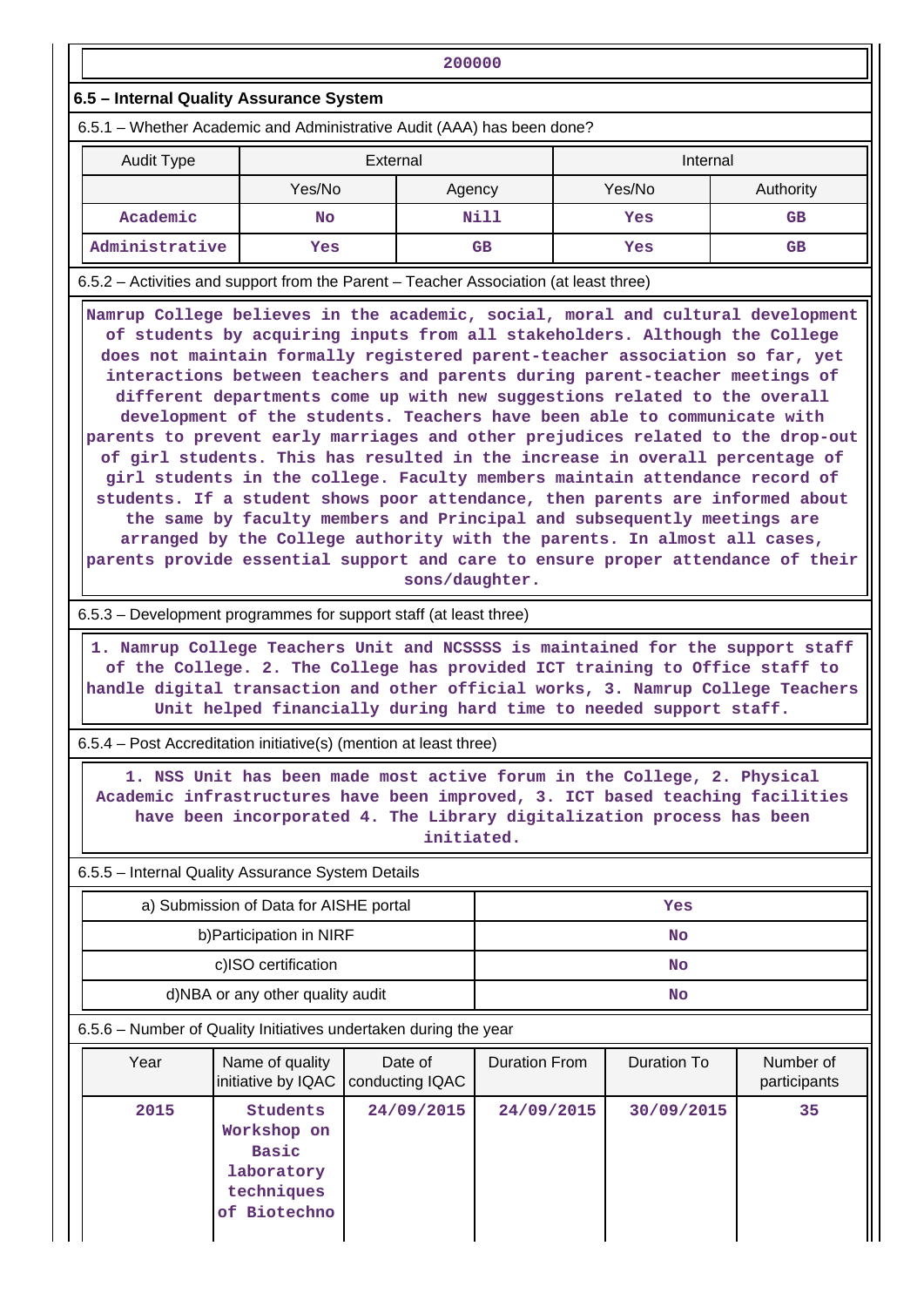|                                                                                                                      | logy Biology                                                                                                                                                                                                                                                                                                                    |           |            |                   |             |                        |                         |
|----------------------------------------------------------------------------------------------------------------------|---------------------------------------------------------------------------------------------------------------------------------------------------------------------------------------------------------------------------------------------------------------------------------------------------------------------------------|-----------|------------|-------------------|-------------|------------------------|-------------------------|
| 2015                                                                                                                 | <b>IQAC</b><br>Meeting                                                                                                                                                                                                                                                                                                          |           | 17/09/2015 | Nill              |             | Nill                   | 14                      |
| 2016                                                                                                                 | Uploading<br>of college<br>data to the<br>management<br>Information<br>system( MIS)<br>of MHRD                                                                                                                                                                                                                                  |           | 19/02/2016 | <b>Nill</b>       |             | Nill                   | 5                       |
|                                                                                                                      |                                                                                                                                                                                                                                                                                                                                 |           |            | No file uploaded. |             |                        |                         |
| <b>CRITERION VII - INSTITUTIONAL VALUES AND BEST PRACTICES</b>                                                       |                                                                                                                                                                                                                                                                                                                                 |           |            |                   |             |                        |                         |
| 7.1 - Institutional Values and Social Responsibilities                                                               |                                                                                                                                                                                                                                                                                                                                 |           |            |                   |             |                        |                         |
| 7.1.1 – Gender Equity (Number of gender equity promotion programmes organized by the institution during the<br>year) |                                                                                                                                                                                                                                                                                                                                 |           |            |                   |             |                        |                         |
| Title of the<br>programme                                                                                            | Period from                                                                                                                                                                                                                                                                                                                     |           | Period To  |                   |             | Number of Participants |                         |
|                                                                                                                      |                                                                                                                                                                                                                                                                                                                                 |           |            |                   |             | Female                 | Male                    |
| One day<br>workshop on<br>"Pickle making<br>and cloth<br>dyeing"                                                     | 04/03/2016                                                                                                                                                                                                                                                                                                                      |           |            | <b>Nill</b>       |             | 55                     | 5                       |
| International<br>women's day was<br>organized with<br>a popular talk<br>on "Women Entre<br>preneurship"              | 08/03/2016                                                                                                                                                                                                                                                                                                                      |           |            | Nill              | 51          |                        | 35                      |
| 7.1.2 - Environmental Consciousness and Sustainability/Alternate Energy initiatives such as:                         |                                                                                                                                                                                                                                                                                                                                 |           |            |                   |             |                        |                         |
|                                                                                                                      | Percentage of power requirement of the University met by the renewable energy sources<br>Contribution was made by Green Life Society through plantation of sapling.<br>World environment day celebrated by organizing a popular talk. Provision of<br>damping ground was managed by the institution for solid waste management. |           |            |                   |             |                        |                         |
| 7.1.3 - Differently abled (Divyangjan) friendliness                                                                  |                                                                                                                                                                                                                                                                                                                                 |           |            |                   |             |                        |                         |
| Item facilities                                                                                                      |                                                                                                                                                                                                                                                                                                                                 |           | Yes/No     |                   |             |                        | Number of beneficiaries |
|                                                                                                                      | Physical facilities                                                                                                                                                                                                                                                                                                             |           |            | <b>No</b>         |             | Nill                   |                         |
|                                                                                                                      | Provision for lift                                                                                                                                                                                                                                                                                                              |           | <b>No</b>  |                   |             | <b>Nill</b>            |                         |
| Ramp/Rails                                                                                                           |                                                                                                                                                                                                                                                                                                                                 |           |            | No                |             | Nill                   |                         |
| <b>Braille</b><br>Software/facilities                                                                                |                                                                                                                                                                                                                                                                                                                                 |           | No         |                   |             |                        | <b>Nill</b>             |
| <b>Rest Rooms</b>                                                                                                    |                                                                                                                                                                                                                                                                                                                                 | <b>No</b> |            |                   |             | <b>Nill</b>            |                         |
|                                                                                                                      | Scribes for examination                                                                                                                                                                                                                                                                                                         |           |            | No                |             |                        | Nill                    |
| development for<br>students                                                                                          | Special skill<br>differently abled                                                                                                                                                                                                                                                                                              | No        |            |                   | <b>Nill</b> |                        |                         |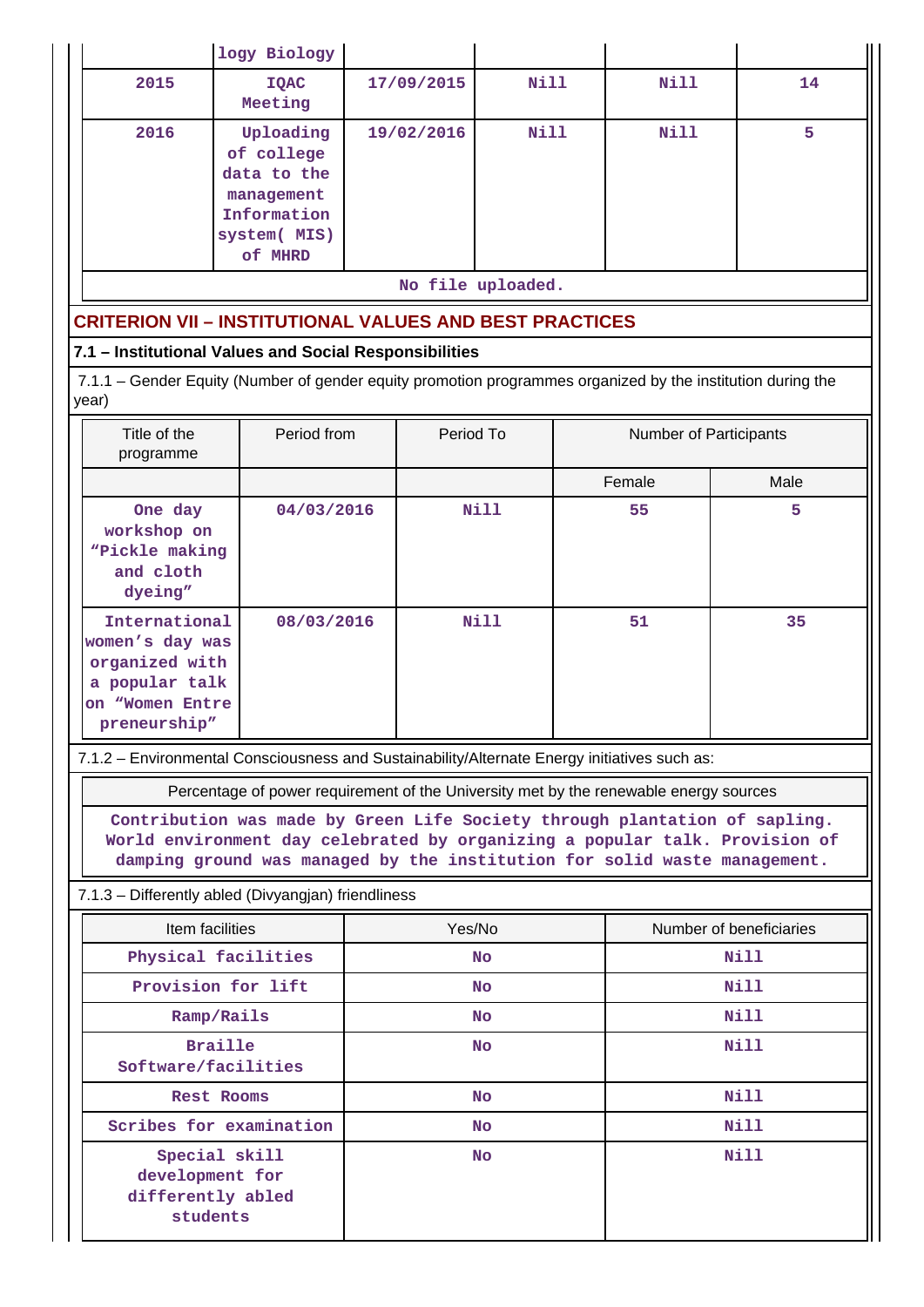| Any other similar<br>facility                                                                                   |                                                                                                   | No                                |                |           | <b>Nill</b> |                                                     |                                                                                                                                                                                                                                                                                                                                                                                                                                                                                                                                                                                                                                                                                                                                                                                                                            |                                                     |
|-----------------------------------------------------------------------------------------------------------------|---------------------------------------------------------------------------------------------------|-----------------------------------|----------------|-----------|-------------|-----------------------------------------------------|----------------------------------------------------------------------------------------------------------------------------------------------------------------------------------------------------------------------------------------------------------------------------------------------------------------------------------------------------------------------------------------------------------------------------------------------------------------------------------------------------------------------------------------------------------------------------------------------------------------------------------------------------------------------------------------------------------------------------------------------------------------------------------------------------------------------------|-----------------------------------------------------|
| 7.1.4 - Inclusion and Situatedness                                                                              |                                                                                                   |                                   |                |           |             |                                                     |                                                                                                                                                                                                                                                                                                                                                                                                                                                                                                                                                                                                                                                                                                                                                                                                                            |                                                     |
| Number of<br>Year<br>initiatives to<br>address<br>locational<br>advantages<br>and disadva<br>ntages             | Number of<br>initiatives<br>taken to<br>engage with<br>and<br>contribute to<br>local<br>community |                                   | Date           | Duration  |             | Name of<br>initiative                               | <b>Issues</b><br>addressed                                                                                                                                                                                                                                                                                                                                                                                                                                                                                                                                                                                                                                                                                                                                                                                                 | Number of<br>participating<br>students<br>and staff |
| 2015<br>$\mathbf{1}$                                                                                            | Nill                                                                                              |                                   | 05/11/2<br>015 | 90        |             | Training<br>ction on<br>cutting<br>and<br>tailoring | Skill d<br>evelopmen<br>cum produ t for sel<br>f-employm<br>ent                                                                                                                                                                                                                                                                                                                                                                                                                                                                                                                                                                                                                                                                                                                                                            | 20                                                  |
|                                                                                                                 |                                                                                                   |                                   |                | View File |             |                                                     |                                                                                                                                                                                                                                                                                                                                                                                                                                                                                                                                                                                                                                                                                                                                                                                                                            |                                                     |
| 7.1.5 - Human Values and Professional Ethics Code of conduct (handbooks) for various stakeholders               |                                                                                                   |                                   |                |           |             |                                                     |                                                                                                                                                                                                                                                                                                                                                                                                                                                                                                                                                                                                                                                                                                                                                                                                                            |                                                     |
| <b>Title</b>                                                                                                    |                                                                                                   |                                   |                |           |             |                                                     | Follow up(max 100 words)                                                                                                                                                                                                                                                                                                                                                                                                                                                                                                                                                                                                                                                                                                                                                                                                   |                                                     |
| College Prospectus for<br>Students<br>7.1.6 - Activities conducted for promotion of universal Values and Ethics |                                                                                                   | Date of publication<br>25/05/2015 |                |           |             |                                                     | Students are motivated<br>and directed to maintain<br>highest standard of<br>behaviour and discipline<br>both inside and outside<br>the college. Counselling<br>classes were operated for<br>the new comer students to<br>cope up with the academic<br>environments of the<br>institution. Students<br>have to abide by the<br>rules and regulations<br>prescribed by the college<br>authority. Violation of<br>rules, irregular<br>attendance, discourtesy<br>to teachers and staff<br>members, use of physical<br>force, use of filthy<br>obscene language, wilful<br>damage of institutional<br>property will incur<br>strict disciplinary<br>action. Attendance to the<br>college functions like<br>meetings, annual sports<br>week, seminars, group<br>discussion, viva-voce etc<br>are mandatory to all<br>students. |                                                     |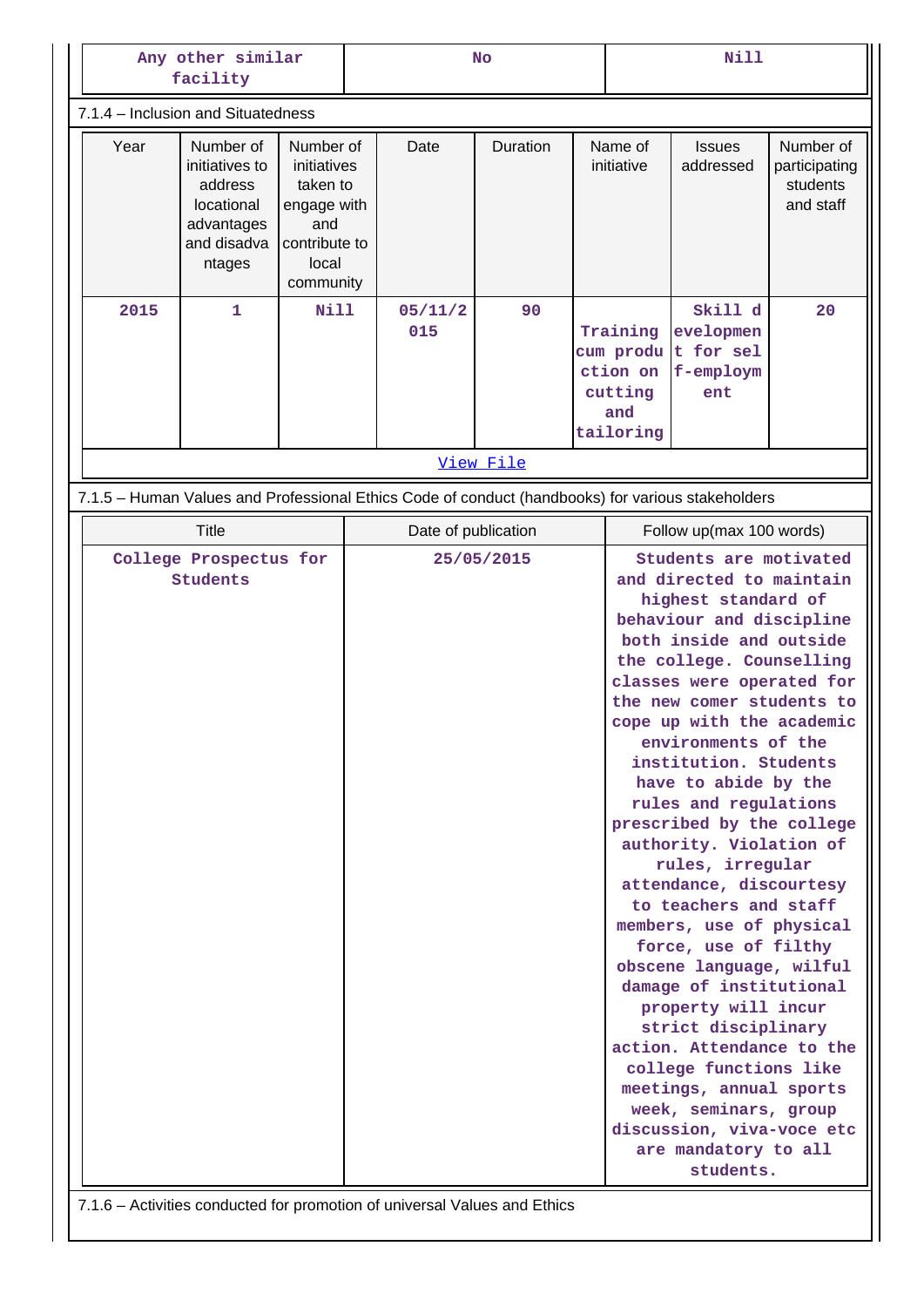| Activity                                                                     | Duration From | Duration To | Number of participants |  |  |  |  |
|------------------------------------------------------------------------------|---------------|-------------|------------------------|--|--|--|--|
| Celebration of<br><b>Teachers Day</b>                                        | 05/09/2015    | Nil         | 123                    |  |  |  |  |
| Celebration of<br>Gandhi Jayanti                                             | 02/10/2015    | Nil         | 40                     |  |  |  |  |
| Death Anniversary<br>of Ambedkar                                             | 20/12/2015    | Nil         | 30                     |  |  |  |  |
| Death Anniversary<br>of Ambedkar                                             | 27/12/2015    | Nil         | 25                     |  |  |  |  |
| Ambedkar Birth<br>Day                                                        | 11/04/2016    | Nil         | 21                     |  |  |  |  |
| Children Day                                                                 | 14/11/2015    | Nil         | 53                     |  |  |  |  |
| $\overline{374}$ and $\overline{17}$ and $\overline{17}$ and $\overline{17}$ |               |             |                        |  |  |  |  |

#### [View File](https://assessmentonline.naac.gov.in/public/Postacc/promotion_activities/8167_promotion_activities_1629981800.xlsx)

7.1.7 – Initiatives taken by the institution to make the campus eco-friendly (at least five)

 **? Plantation of sapling, ? Solid waste management as damping garbage, ? Gardening in the college campus, ? Awareness speech on environmental degradation to the students, ? Cleaning drive of the college campus by the NSS voluntaries.**

### **7.2 – Best Practices**

7.2.1 – Describe at least two institutional best practices

 **Best Practices: 01 1. Title of the Practice: To encourage Entrepreneurship among the girls students 2. Objective of the Practice: To make awareness among the student of the colleges girl child today and women of tomorrow play a crucial role for the development of the society. To sustainable development in rural and backward states, it is essential that more and more local people are engaged. 3. The Context: The majority of the female students of this college belong to the rural areas. The increasing population and very little availability of alternative private employment have created employment crisis in the government sector due to non availability of employment opportunities to the educated youth, the entrepreneurship are only hope and source of direct and indirect employment generation. 4. The Practices: Namrup College has been taking initiative different programmes, through the women studies and development cell since 2011. A one day workshop was organized by women cell of this college on the topic "Pickle making and Cloth dyeing". In this workshops it was demonstrated how they can be made different types of pickles. More than 50 female students were participated in this workshop. Not only pickle making but also cloth dyeing were demonstrated in this workshop. This workshop was conducted by know legible person invited from other college. This workshop helped student and upgrade their skill of students and them to start income generating activities of their own or to get gainfully employment. Moreover, another programme in this period was a three months certificate course which was conducted by the women cell. This certificate course was only for the girl students of the college funded by the college. After completion of this course they starts their own business. 5. Evidence of success: The women studies and development cell have met success to some extent. After completion of the course the female students of our college starts to earn money. Problems encountered and resources required: The most difficult challenge in this regard is the shortages money in the hands of women cell. Students for whom these programmes have been organized come from economically poor background. So, this type of programme also encouraged students Best Practice -02 (1)Title of the Practice: - Wall Magazine Competition among students of Namrup College (Inter –**

**Department) (2)Objective of the Practice: - Youngsters are sources of abundance**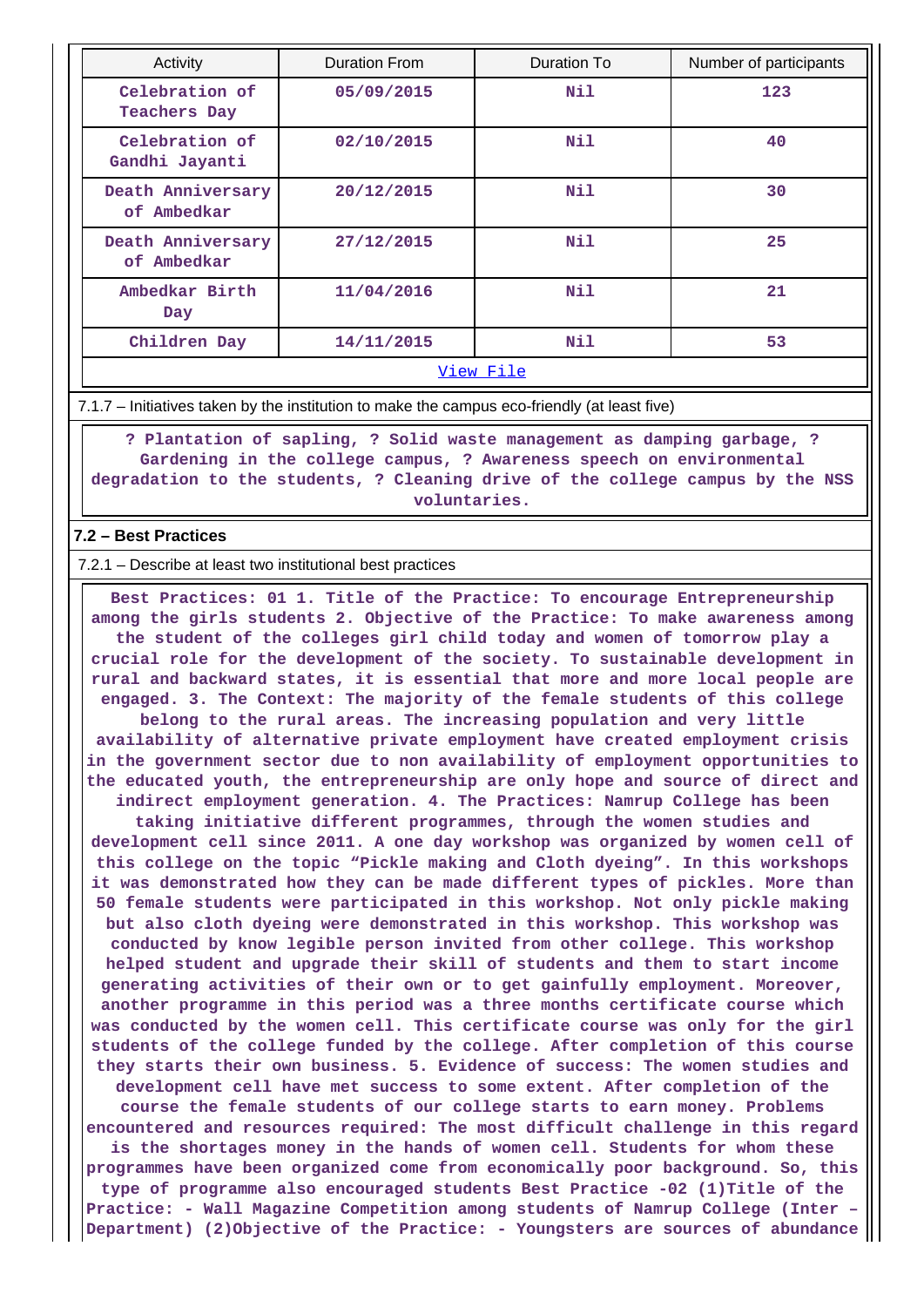**of energy. They cannot be judged only by their performance in an examination of a definite syllabus. They are a treasure of hidden talents in diversified fields like sports, in cultural activities, in writing skill etc. In order to search for talent in writing, innovative presentation skill, wall magazine is very good platform in college level. (3) The Context: In order to extract the knowledge and mind set of the students through writing, Wall Magazine is very good initiative. (3) The Practices:-The Students of Namrup College are very enthusiastic about the departmental wall magazine competition. Generally, a teacher in the department guides them in making the wall magazine in which the student writers try to cover different topics. They have write-ups in political issues, economical issues, social issues, literature, recent scientific development, on problems facing by them life stress and depression, recipes, jokes and a lot more other relevant topics. They make a beautiful design for the magazine topic and give a meaningful name of the wall magazine. During inauguration of the magazine, a group leader explains about the topic before the judges. The competition is very difficult because all the departments work hard to make the magazine an excellent one. Three winners are selected and a running trophy is given to the winner of the first prize. (4) Evidence of success: - The College has been successful in producing many budding writers through wall magazine competition. Interpersonal relationship increases among students and teachers through this competition. Deep involvement of the students in this competition enhances their thinking skill in different ground of current relevant topic of the society. The competition also builds up team spirit among the students. Hidden talents are surfaced during this competition. Decorating the magazine with handicrafts and drawings and also providing innovative ideas bring some quiet students to the front. This competition also enhances the imaginative and creative writing power of the students. (5) Problems :- In the surface , there are only positive things happing during departmental wall magazine competition but sometimes due to some constraints of semester system , it is difficult to hold such type of competition.**

 Upload details of two best practices successfully implemented by the institution as per NAAC format in your institution website, provide the link

<https://namrupcollege.edu.in/uploads/files/Best%20Practices%202015-2016.pdf>

#### **7.3 – Institutional Distinctiveness**

 7.3.1 – Provide the details of the performance of the institution in one area distinctive to its vision, priority and thrust in not more than 500 words

 **The college has undertaken and executed a lot of activities for the society. The college has been true to its stated mission and vision statement and has directed its efforts in a sustainable manner to work concerted by offering educational services for the underdeveloped society with the ideas of inclusiveness, equity, social justice, etc. For these, the college has to compromise with the issue like quality and providing optimum facilities to all its students. The college has undertaken and executed a lot of activities for the agrarian society. Namrup College tried hard apart from its limitations for the development of a co-educational environment of the college. Out of these, mention may be made of the following activities as evidence of the performance. The College has opened Gandhian and Ambedker Study Centre. These centers develop moral values by organizing seminars, workshops, and different competitions among the students from time to time. To develop the moral values of students such kinds of seminars, workshops, different competitions, etc. are very necessary to enhance the quality of the student. During the academic year of 2015-16 Women Study and Development Cell (WSDC) also took initiative to encourage entrepreneurship among the girl students of the college. A workshop has been arranged on "Pickle Making and Cloth dyeing" by WSDC and students have benefited. WSDC also related to the society and do some good work for the**